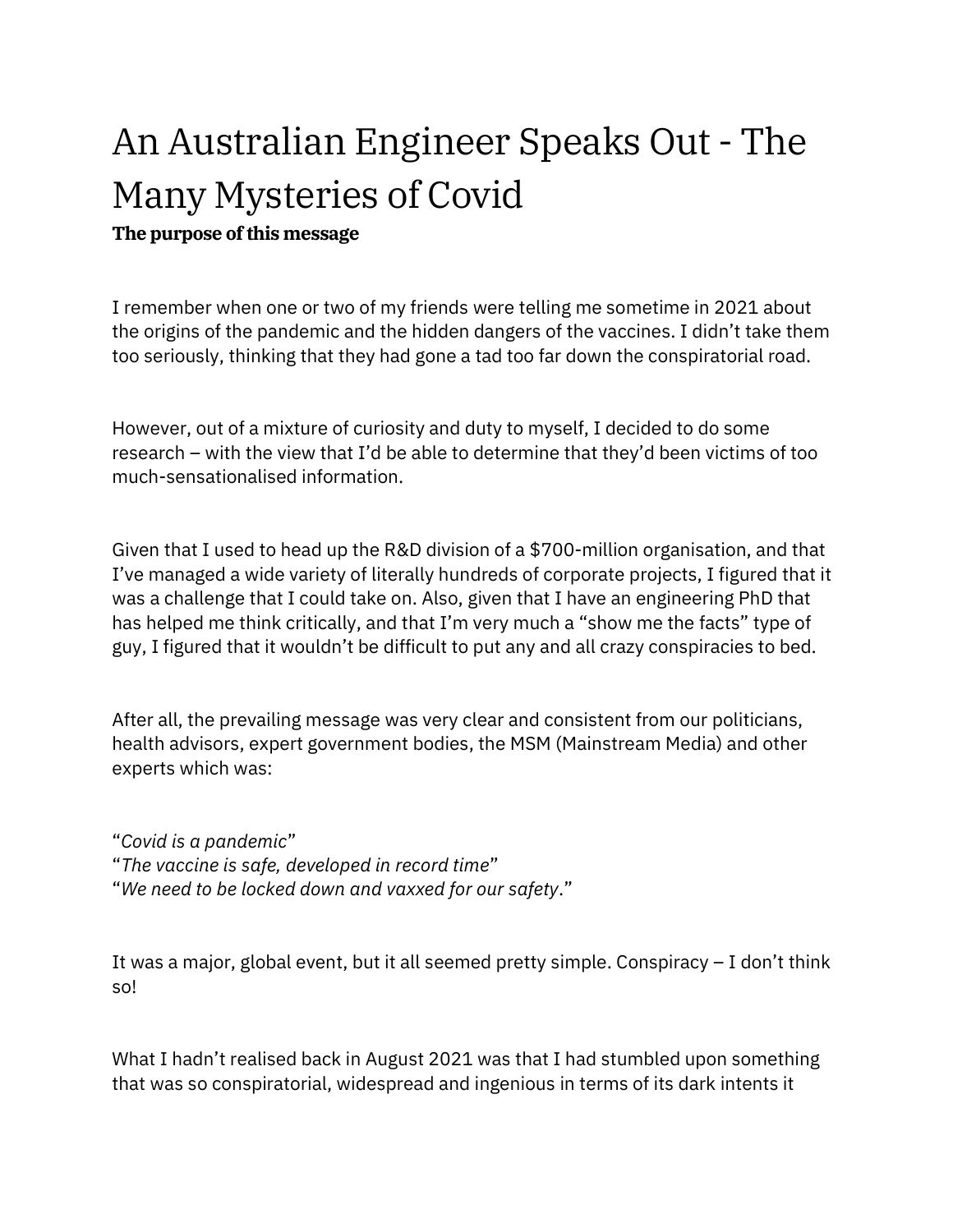subsequently left me day after day moving from a point of uneasiness to being increasingly disturbed as a result of what I was uncovering.

In the process of getting to the bottom of the whole Covid/Vax thing I waded through more than 700 papers, videos, opinion pieces and articles. I talked to numerous medical professionals like nurses, doctors and paramedics, and I waded through data, LOTS OF IT. Perhaps most crucially, I did deep dives at the data behind the data that was bombarding us daily as gospel – which took a lot of digging. In the process I realised that very little, in fact almost nothing of significance that we were officially being told by the government or the MSM was remotely true. And not everyone that I talked to have the same story, so that led to more digging to get to the truth.

Anyhow, as time progressed I came upon such voluminous amounts of information that I decided to take time off work (which stretched to a whole month) – right in the process of building a new business that I'd planned to launch ahead of my 50th birthday; instead, I found myself devoting 18-hour days almost non-stop to get to the bottom of what became increasingly like a disaster movie.

At this point, let me say that I am NOT offering any advice. I'm NOT saying that everything that I've read, referenced or quoted will have complete accuracy. It would take years to check the contents and the veracity of every single data and information source; that is the nature of science and discovery.

I've decided to lay out this paper in the form of a series of  $Why$ ? questions – since there are A LOT of things that did not make sense for me if the aims of our government leaders were looking out for their people.

I expect that much of the content in this document will need updating within literally one week of reading it, since the latest data that is coming from literally dozens of sources, including frontline workers and whistle-blowers, many of whom have sprung up during the pandemic. Almost none of this information is available from the heavily censored Fact Checking Big Tech, MSM or Big Pharma funded medical journals.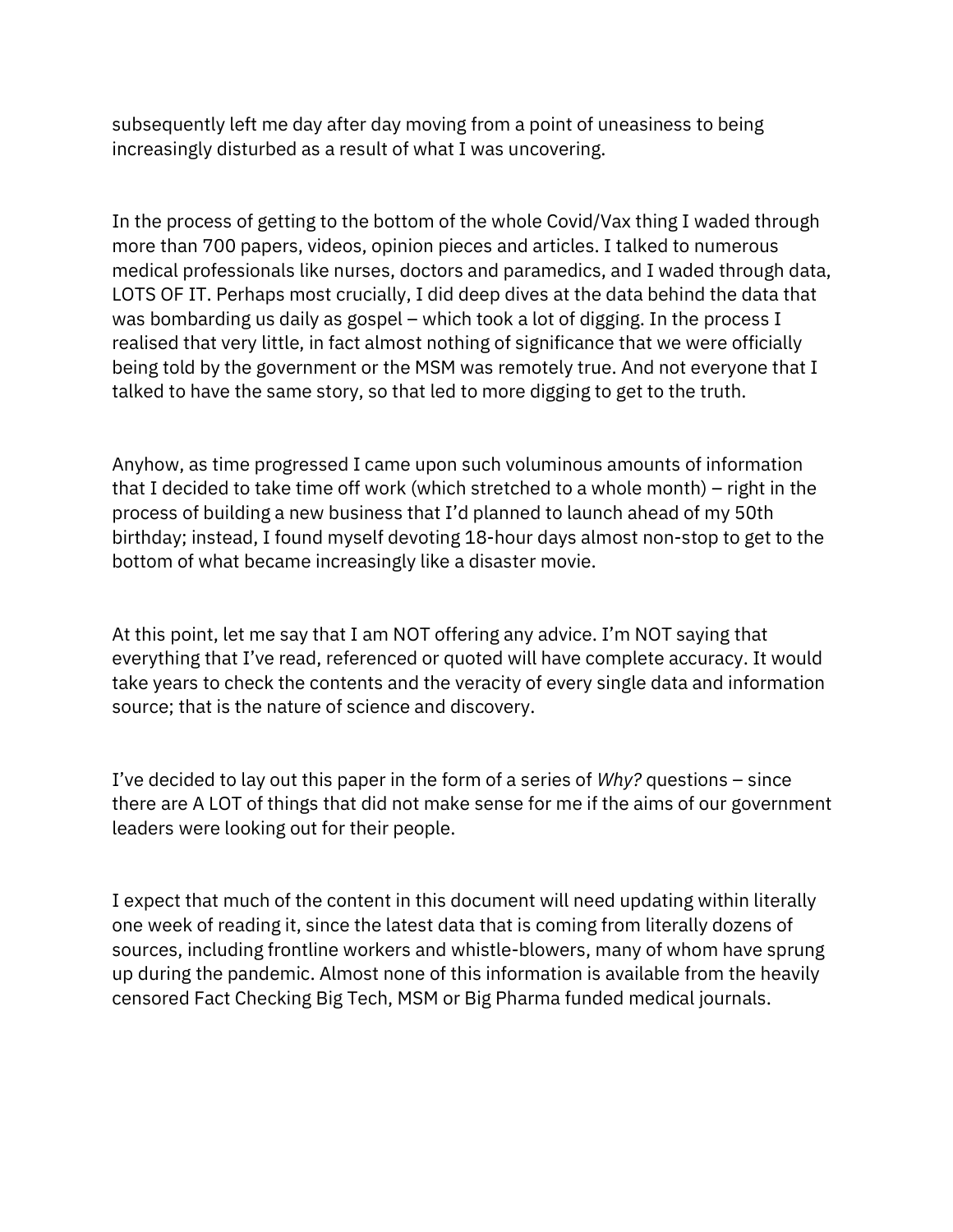It's worth stating that searches on Google – who has shares connected with Big Pharma, makes the task a little trickier since Google will 'fact check' things according to Google's truth; alternative browsers such as DuckDuckGo can assist with this issue.

I appreciate that much of this content will likely seem far-fetched, fictional even, with opposing perspectives to the MSM, the political and government's expert narrative that prevails – like it did to me when I first started off on the journey.

All that I would ask is that you keep an open mind and dig deeper into the facts behind the facts – without taking my word for anything that's written here. I'd prefer it if you did your own research from credible, independent experts.

I've had this document reviewed by several senior medical practitioners who were each extremely well read and exceptionally knowledgeable regarding all things Covid.

I would also attest to the fact that Big Pharma is a brilliantly organised, highly connected trillion-dollar industry connected to Big Tech and advisory institutions – making it more difficult to determine the facts. However, voluminous amounts of good, credible information can be found if you are just able to follow the breadcrumbs and good neutral sources.

## The Why? Questions

## 1. The Mysterious Disappearing Flu

- 1. Why is it that the official government number of influenza deaths in Australia in 2021 is ZERO, and that there has not been a single flu death recorded since April 2020? And that the number of previous flu deaths in Australia are coincidentally similar to the recorded Covid deaths?
- 2. Why is it that the number of Flu Cases (interestingly, whose symptoms are similar to Covid) in the US declined by 99.5 % during 2020?

I've checked the figures from the official government web sites, since I at first thought that this was fake news.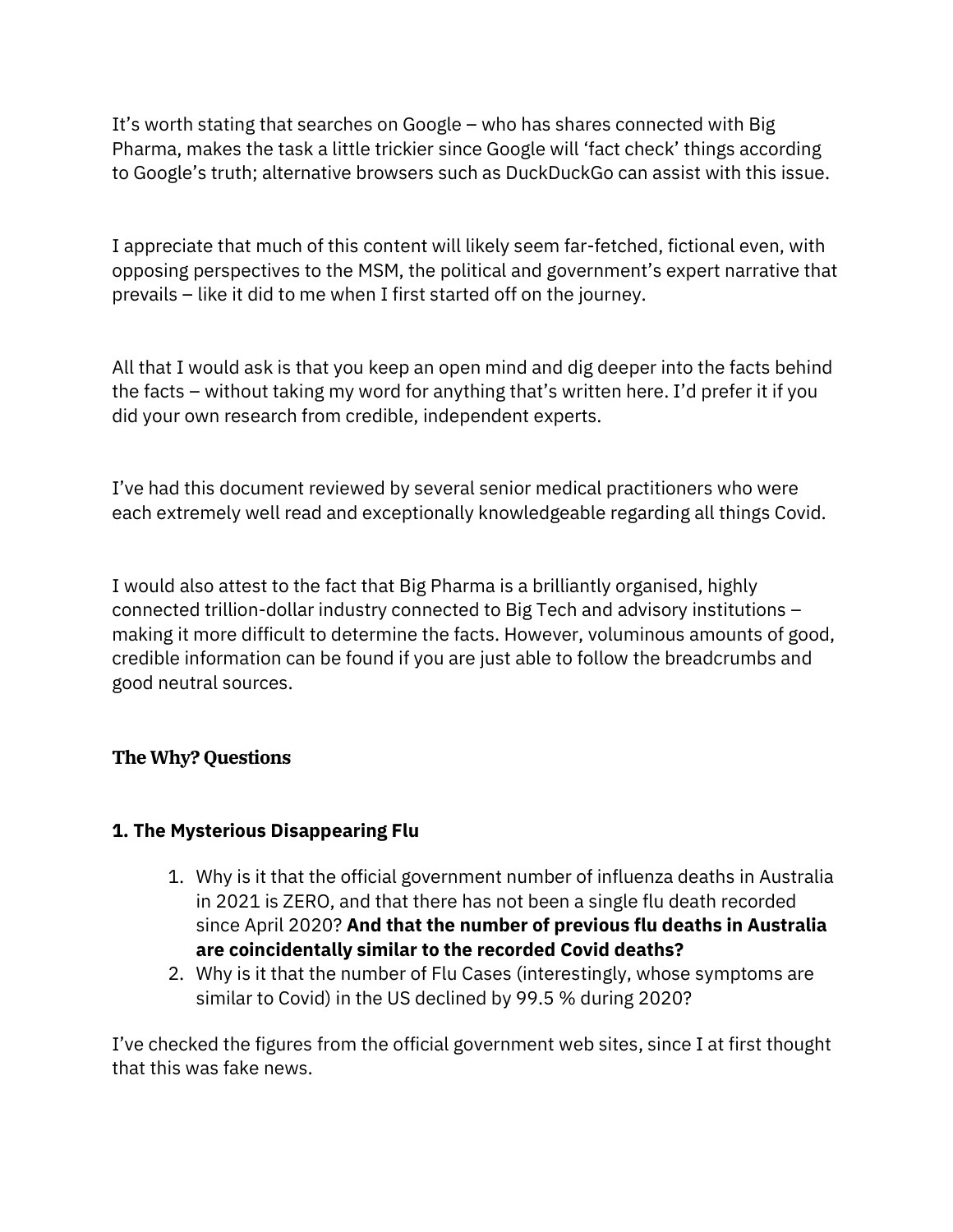## 2. Masks

- 1. Why is it that we must wear masks whenever mask manufacturers state that they provide no protection against Covid (and that they are Single use only)?
- 2. Why do governments insist on wearing masks, whenever the most comprehensive analysis of mask effectiveness from 65 publications and 44 experimental studies show that masks are actually HARMFUL to human health – with a range of negative aspects cited as being the following:

Increase in dead space volume Increase in breathing resistance Increase in blood carbon dioxide Decrease in blood oxygen saturation Increase in heart rate Decrease in cardiopulmonary capacity Feeling of exhaustion Increase in respiratory rate Difficulty breathing and shortness of breath Headache Dizziness Feeling of dampness and heat Drowsiness (qualitative neurological deficits) Decrease in empathy perception Impaired skin barrier function with acne, itching and skin lesions?

3. Why, when studies have been shown that wearing masks causes a range of harmful psychological and societal issues, does the government mandate the wearing of them?

## 3. PCR Test

- 1. Why are we using the PCR test to determine whether someone has Covid or not? The PCR test kits that are used in numerous countries have been found to be extremely unreliable from multiple studies and laboratory professionals; and also the PCR test kits used in many nations are purported to be unable to differentiate between Covid and influenza?
- 2. Why are we counting Covid cases at an amplification test cycle frequency in the testing kit that is very high, above levels recommended by Dr. Fauci, so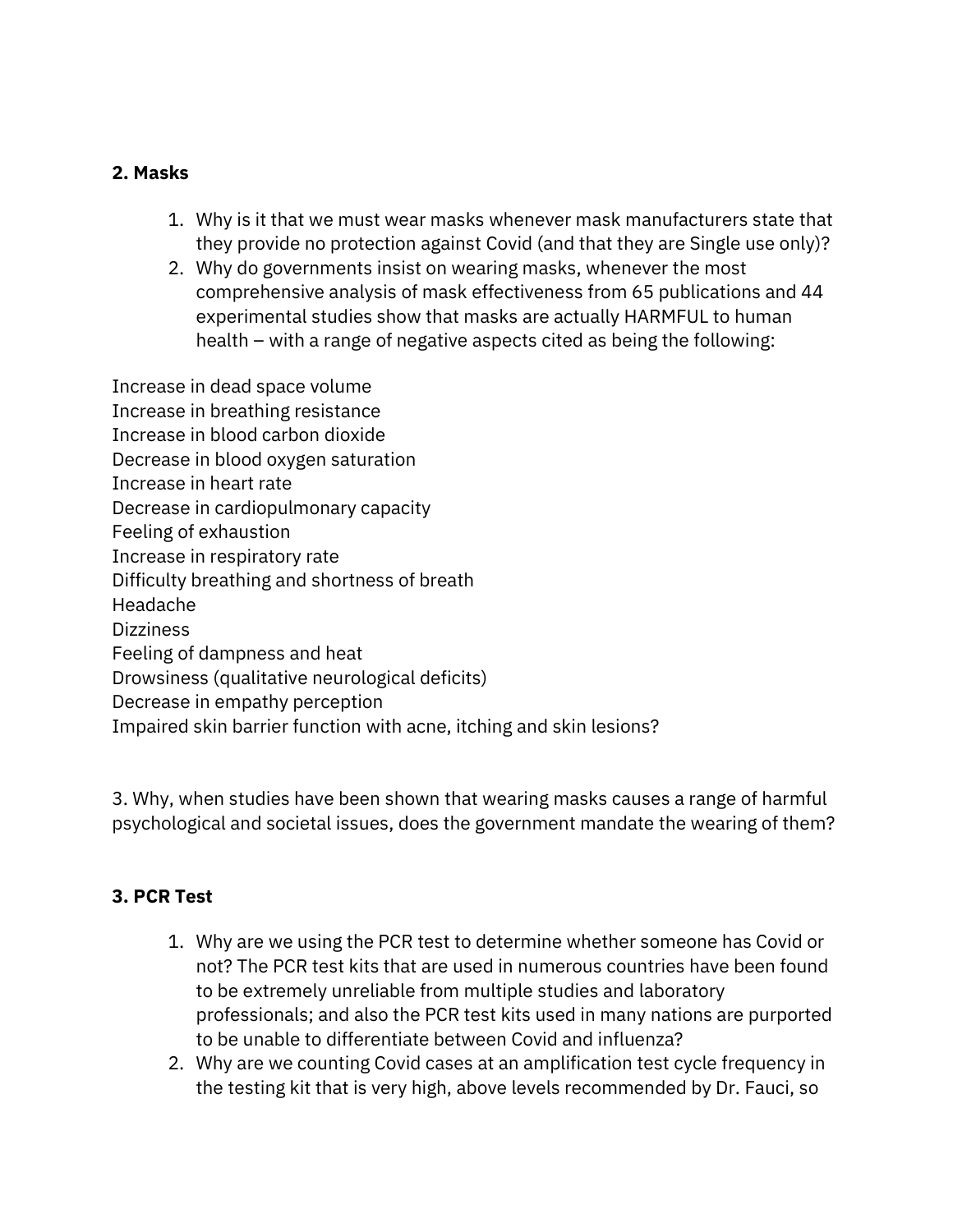that it produces significant numbers of false positives, leading to the assumption that Covid case numbers are significantly higher than they actually are? And why did the WHO sit on this information for months before going public?

3. Why are we using the PCR test to determine whether someone has Covid or not, when the inventor of the PCR test stated that the PCR test is not meant to be used as a diagnostic test and certainly not at the significantly elevated number of cycles that it is being used at – since it will produce erroneous results?

## 4. Vax Injuries and Deaths – what we're not being told re the numbers

- 1. Why, if the vaccines are safe, are Australian nurses so concerned about what they are seeing in relation to vaccine injuries and deaths that they have started a site on Telegram called Frontline Workers Speak Out which in less than 2 weeks amassed over 38,000 subscribers and more than 80 whistleblowers who have reported significant increases in both injuries post-jab, and deaths in both patients and staff?
- 2. Why are hundreds of Australian nurses and doctors from the above site coming forward? And why are thousands of frontline workers in many countries coming forward, at the risk of losing their careers in some cases, with claims that almost none of the injuries and deaths post-jab are being recorded as linked to the vaccine?
- 3. Why, if the vaccines are safe, was the Facebook page of America's ABC inundated with over 250,000 stories of vaccine related tragic injuries and deaths within the space of just 5 days -- when it asked for tragic unvaccinated Covid stories (before they removed the page)?
- 4. Why is it that we have not been told that from the US Medicare database (not available to the public) that 48,000 people died within 14-days of receiving their jab (which is multiple times the number shown in the VAERS (voluntary adverse events reporting system data)?

(Of particular note is the fact that the Medicare database represents only 18.1 % of the US population, meaning that the real death numbers from the vax in this period only are more likely to conservatively be at least 200,000).

5. Why did Mr. John O'Looney, the owner of a family funeral business in Milton Keynes, UK, claim that whenever the vaccinations started to happen in bulk he saw a very significant rise in the number of deaths in the population, claiming that he was burying the dead at a rate he had never experienced previously and, after talking to many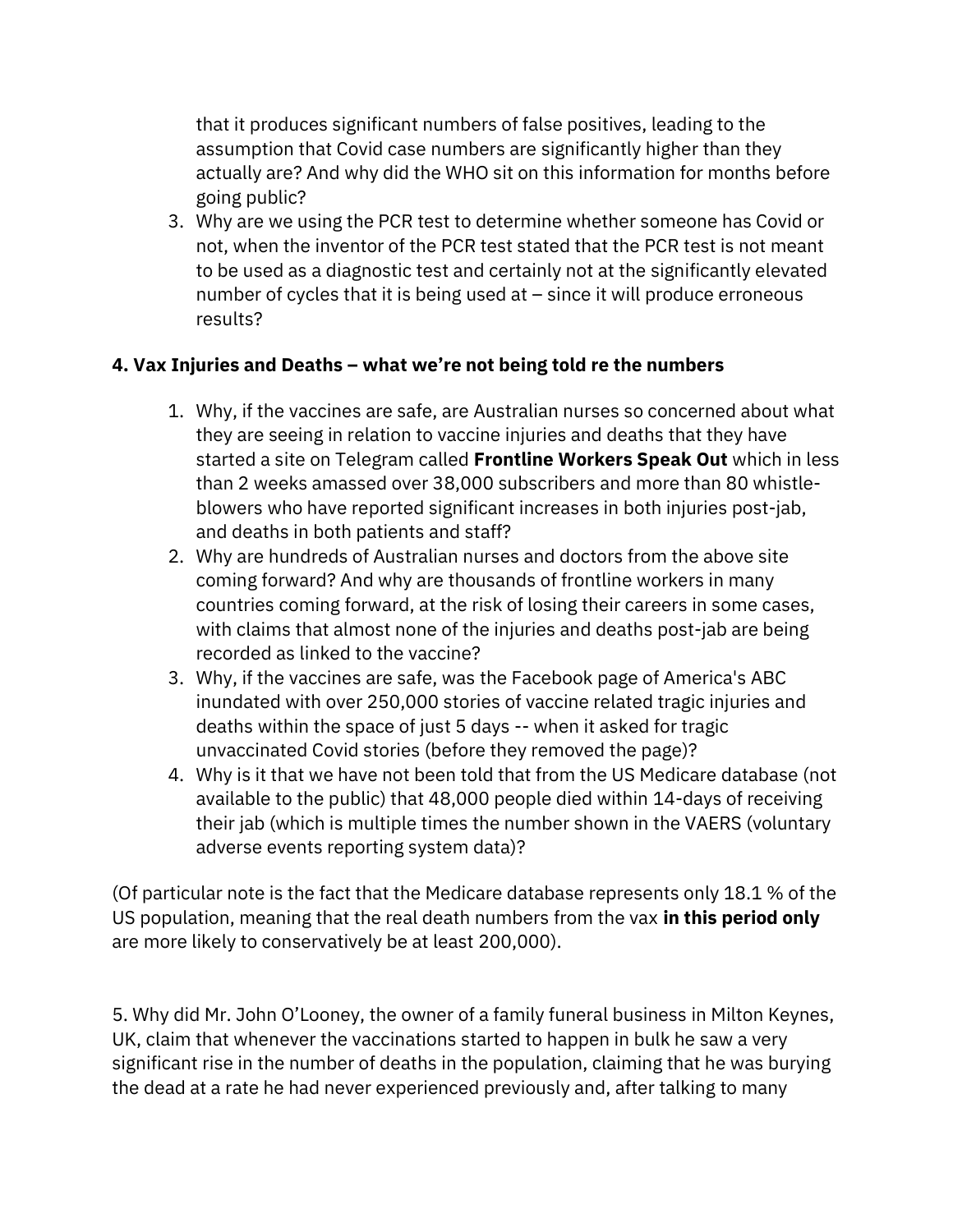medical professionals and frontline workers, concluded that he was "dealing with murder victims"?

6. Why did the 45 undertakers in Mr. O'Looney's regional area also say that they could scarcely keep up with the rate of burials, and why would Mr. O'Looney say those things believing that it would probably cost him his membership of the association – which it did soon after he went public?

7. Why, if the vax is safe have US Army doctors filed affidavits in a lawsuit for a preliminary injunction in Federal District Court of Colorado, under the Military Whistleblower Protection Act, calling for an immediate halt to further COVID-19 "vaccinations" for all military personnel and the grounding of all personnel as a result of three pulmonary embolism events within 48 hours of their vaccination, one fatal?

8. Why is it that the governments of the UK, Europe, and the USA maintain that "the vaccines are safe" yet 5-million adverse events (where approximately 50% will result in life-time disablement) have been recorded in the voluntary reporting systems – which have been acknowledged in numerous studies to under-report adverse events by a factor of between 10 to 100? And why was the vaccination program not stopped in Australia given that the number of adverse events recorded in 2020 were 2 x number of adverse events recorded for the previous 20-years combined?

## 5. What are the Real Experts Saying?

1. Why did Dr. Sucharit Bhakdi who is a leading virus expert in microbiology in Germany, one of the most cited research scientists in German history, former professor at the Johannes Gutenberg University in Mainz and head of the Institute for Medical Microbiology and Hygiene, say:

"Gene-based vaccines are an absolute danger to mankind and their use at present violates the Nuremberg codex, such that everyone who is propagating their use should be put before tribunal."

"Especially the vaccination of children is something that is so criminal that I have no words to express my horror … We are horribly worried that there's going to be an impact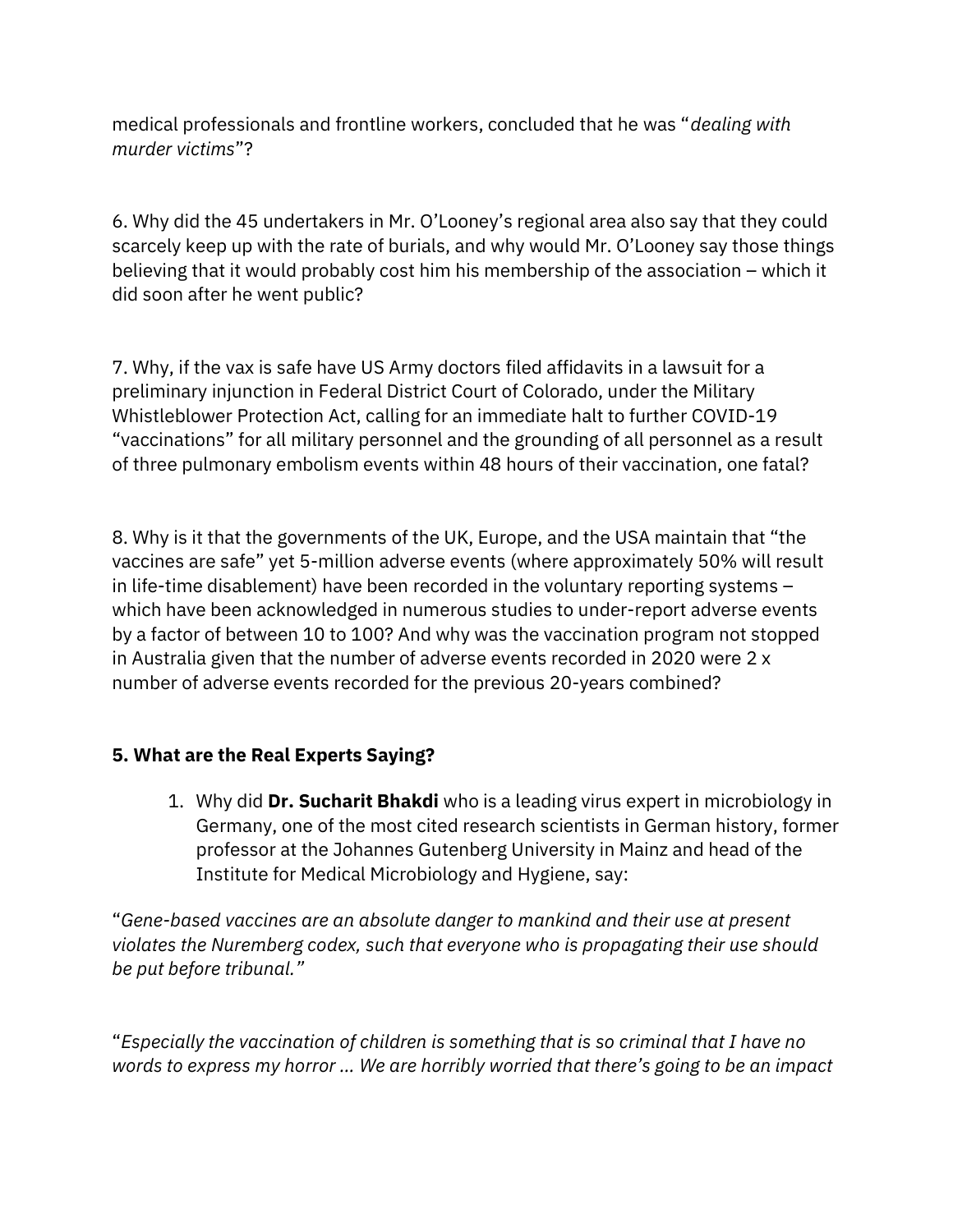on fertility. And this will be seen in years or decades from now. And this is potentially one of the greatest crimes, simply one of the greatest crimes imaginable."?

2. Why does Dr. Peter McCullough, MD, MPH, FACC, FACP, FAHA, FASN, FNKF, FNLA, FCSRA, Prof. of Medicine with more than 1000 publications with more than 600 citations in the National Library of medicine, a world-renowned expert and leader in cardio and renal medicine, who has cured many hundreds of Covid patients with more than a 99 % success rate state:

"The current code vaccines; AstraZeneca, J&J, Pfizer & Moderna right now are obsolete. They do not cover the new variance. Patients are failing on these vaccines, they're being hospitalised and getting sick despite having the vaccines. The vaccines at this point in time have amounted to record mortality and percent injury, and should be considered unsafe and unfit for human use."

"The failed mass Covid-19 vaccination programme will go down as one of the most deadly in history."?

3. Why does Nobel Laureate Dr. Luc Montagnier, expert virologist, awarded the Nobel Prize in Physiology or Medicine in 2008 with a colleague for his discovery of the Human Immunodeficiency Virus (HIV) say:

"We're in unknown territory and proclaim mandatory vaccines for everyone. It's insanity. It's vaccination insanity that I absolutely condemn."?

And why is Dr. Montagnier claiming that widespread vaccination of children could have horrific generational consequences. And that the "Messenger RNA" may result in disastrous consequences without proper study; and why does he warn of the possibility of side effects of vaccines that could be seen in five to ten years related to neurodegenerative illness?

4. Why does **Dr. Zev Zelenko,** a Nobel prize nominee and Presidential medal of freedom nominee who has successfully treated hundreds of Covid patients with a 100% survival rate, where his patients rarely require hospitalisation say: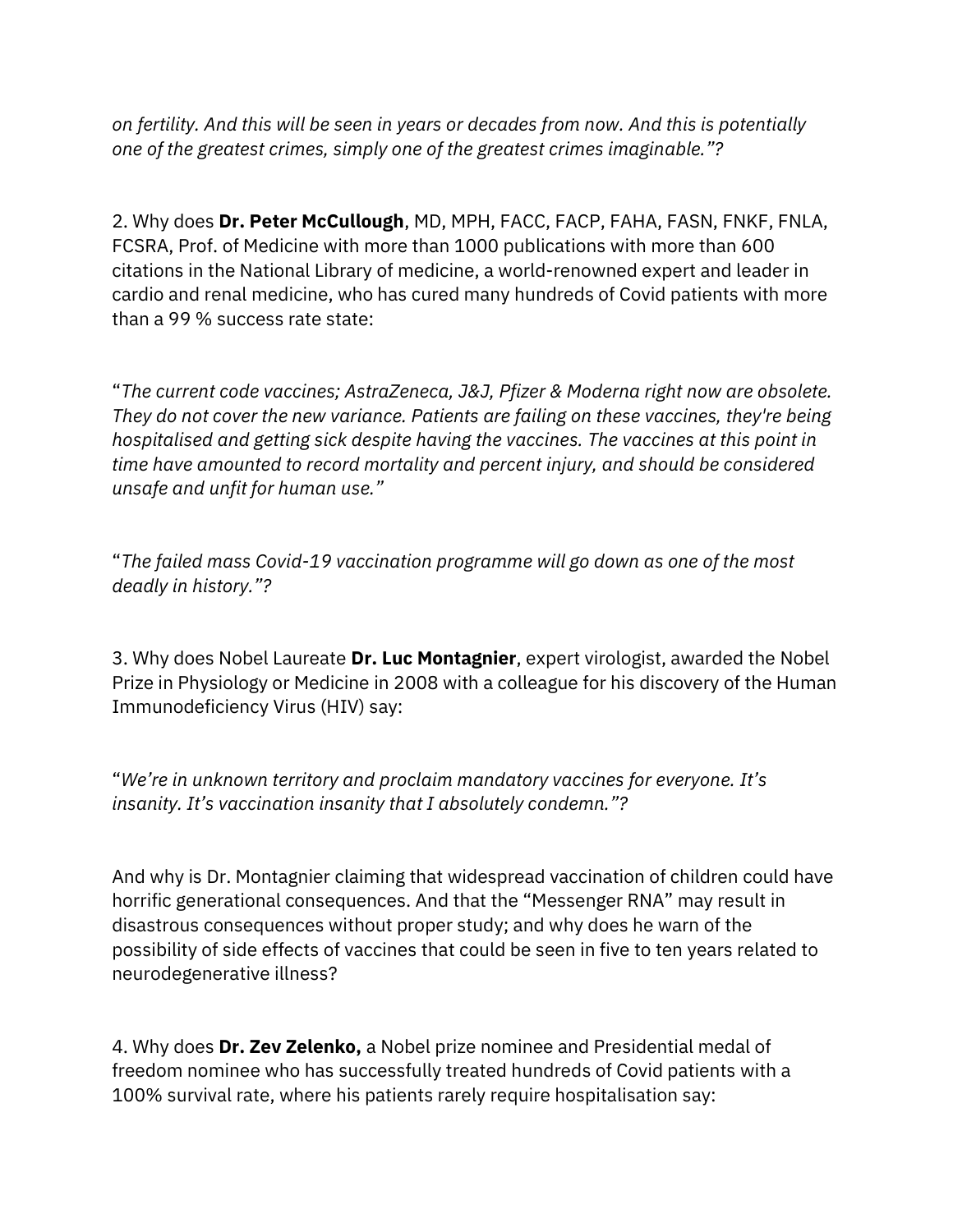"Covid War Criminals Should Face Nuremberg-Style Trials For Crimes Against Humanity."?

5. Why does Dr. Geert Vanden Bossche, virologist and vaccine expert, who sits at the top of his field in what are probably the deepest and most insightful (non-Big Pharma funded) scientific articles that you will ever read on Covid make the following claims:

"The mass vaccination hype will undoubtedly enter history as the most reckless experiment in the history of medicine."

"Major outbreaks in countries with full vaccination rates … show that Herd Immunity is not improbable but impossible."

"Mass vaccination campaigns may have a beneficial short-time effect in that they reduce viral spread and protect vulnerable people from disease (e.g., elderly people and those with underlying disease), but will eventually drive the propagation of more infectious variants."?

6. Why is the MSM not telling us that Dr. Reiner Fuellmich (who was a lead lawyer in suing Volkswagen over Diesel-gate for \$ 4.3 billion – the largest automotive fine in history) has assembled an associated team of more than 10,000 doctors and more than 100 lawyers to bring a Nuremberg 2.0 type trial in relation to the vaccine-pushers; he states:

"The frauds committed by Volkswagen and Deutsche Bank pale in comparison to the damage wrought by those who sold the Covid-19 crisis as the worst viral outbreak to hit the world in more than a century and used it to cause media-driven panic, government overreach and human suffering on a scale still not fully quantified."?

## 6. Vaxxed versus Unvaxxed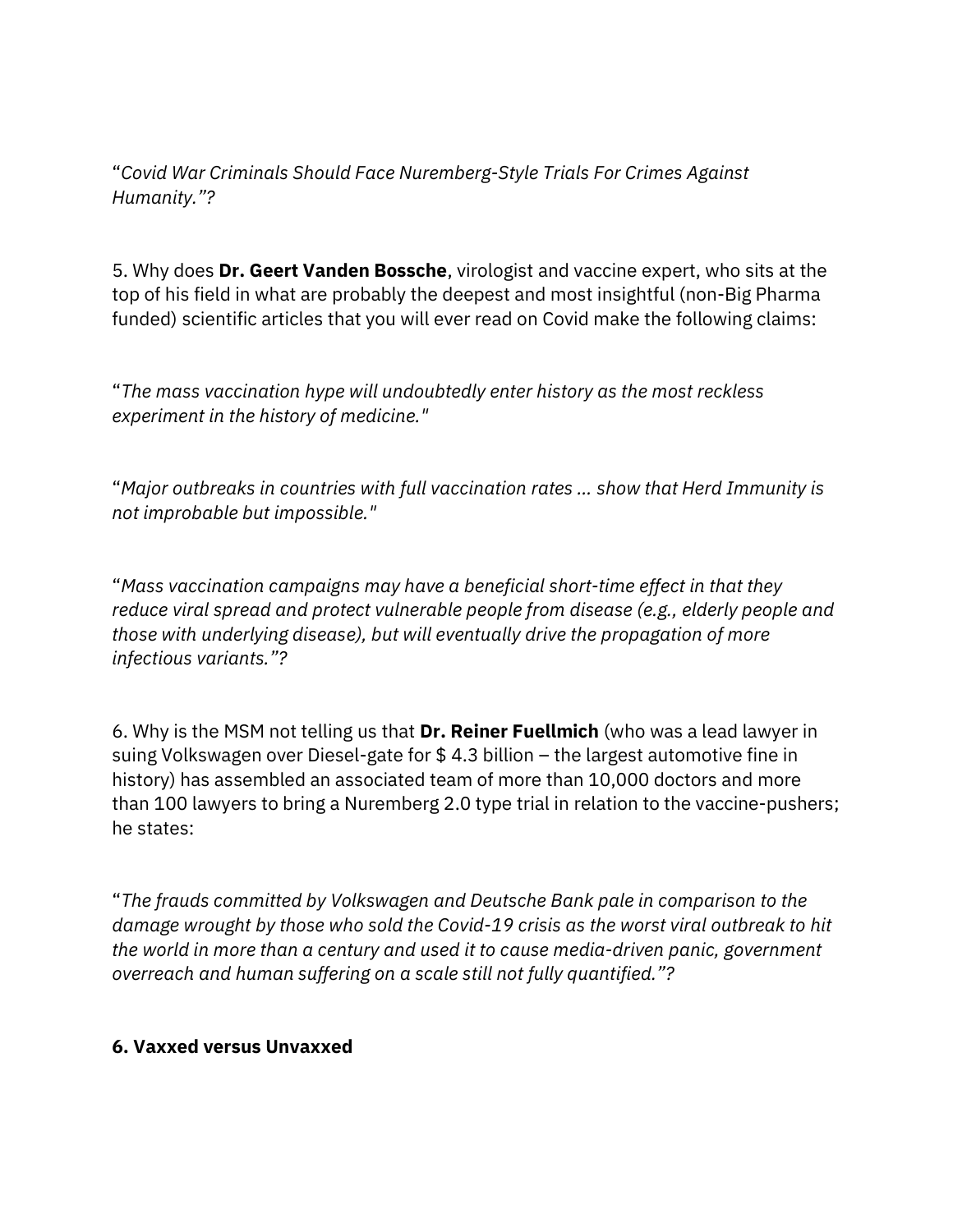- 1. Why is it that, in the latest data from the UK, US and Australia, we are frequently seeing daily death rates for vaxxed people which are SIMILAR TO OR GREATER THAN that for unvaxxed people (whereas in the early days of vaccination it was the other way round), as has been predicted by several top non-government virologists and immunologists?
- 2. Why is the case that the latest data that has been exposed from the DODstamped document in the US, that would have been presented to the CDC and other agencies, shows that 71% of all new Covid infections are breakthrough infections, i.e. from people who have been vaxxed – meaning that it is a crisis of the vaxxed not the unvaxxed; and these numbers are rising?
- 3. Why is it that NO government sources are telling us what a growing number of experts have been saying all along – which is that vaxxed people can pass illness from the spike protein onto the unvaxxed, according to PFIZER'S OWN DOCUMENTS?
- 4. Why is it that we have heard nothing in the MSM or from our politicians that an exceptionally extensive study involving both 2,947 US counties and 68 countries show that there is not only no difference in the Covid infection rates between the vaccinated and the unvaccinated, but that the rate of Covid amongst the vaccinated INCREASES with the percentage of the population who are vaccinated?

5. Why, if the vaccinations are effective against Covid, are the percentages of people in ICU in hospitals such as Adelaide predominantly comprised of vaxxed people?

## 7. Children

1. Why are countries rolling out the vaccine to children aged  $12 - 16$ , when the reported deaths of children from the flu in the US is greater than that of Covid?

(As of now, there are 332 deaths of children with COVID in the U.S. This compares to about 450/year in a normal flu season—and remember, these 332 deaths occurred during TWO COVID seasons. Beyond this, the CDC has noted that 35% of these deaths could not possibly have had anything to do with COVID [e.g., they were car accidents, suicides, etc.]. Thus, the actual number is not possibly above 219).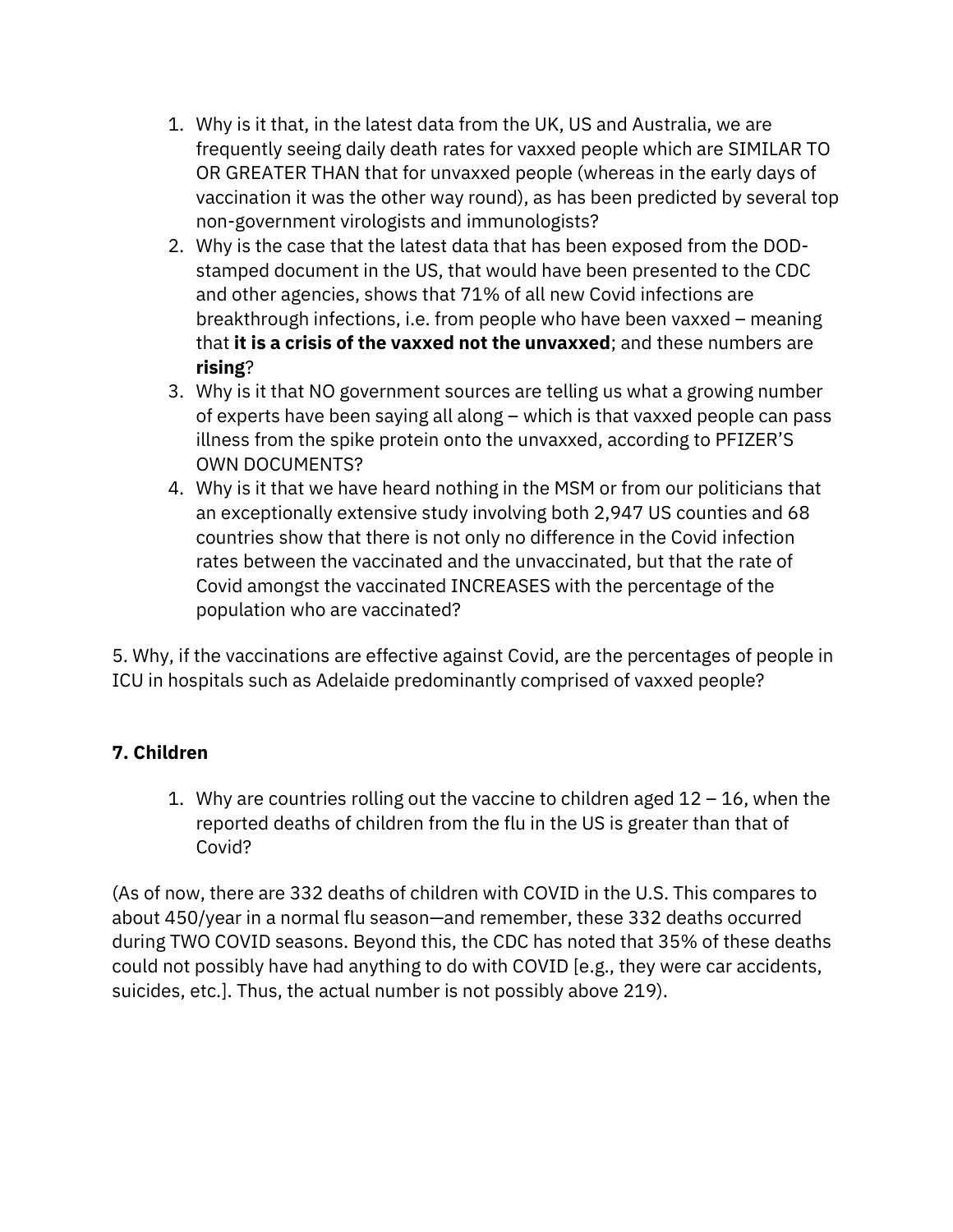2. Why are we rolling out the vax to those under 18 years of age when up until 5th Sept 2021 there has been only one (1) death in the 10-19 age group in Australia (and the one Covid positive death was someone who had passed away from viral meningitis)?

3. Why are doctors not informing children and parents that the risk of children dying from the vaccine is 4 x that compared to Covid, according to a consortium of Irish doctors appearing in a video by the Irish Council of Human Rights?

4. Why are doctors not informing parents and children that the risk of vaccination in 12 – 15 year-old males increases their odds of developing a serious myocarditis condition post-jab (which is frequently permanent) by a factor of up to 19?

5. Why are governments constantly pressuring children and institutions, even when official advisory bodies to the government are recommending against it, to take the vaccine when there are numerous studies (almost all suppressed) showing that there is a NEGATIVE BENEFIT for children to take the vaccine, noting especially an exponential rise in debilitating myocarditis events experienced by young males in particular?

6. Why, if vaccines are safe for children, did Project Veritas recently release a bombshell undercover video where Brandon Schadt, Johnson & Johnson's Regional Business Lead was caught admitting the following re giving the vax to children:

"It's a kid, you just don't do that, you know? Not something that's so unknown in terms of repercussions down the road, you know?"

"Kids shouldn't get a f\*cking [COVID] vaccine."

"It's a kid, it's a f\*cking kid, you know? They shouldn't have to get a f\*cking [COVID] vaccine"

7. Why are NZDSOS (New Zealand Doctors Speaking Out with Science) being ignored by the NZ government, when they have reported 5 deaths in vaxxed teenagers, and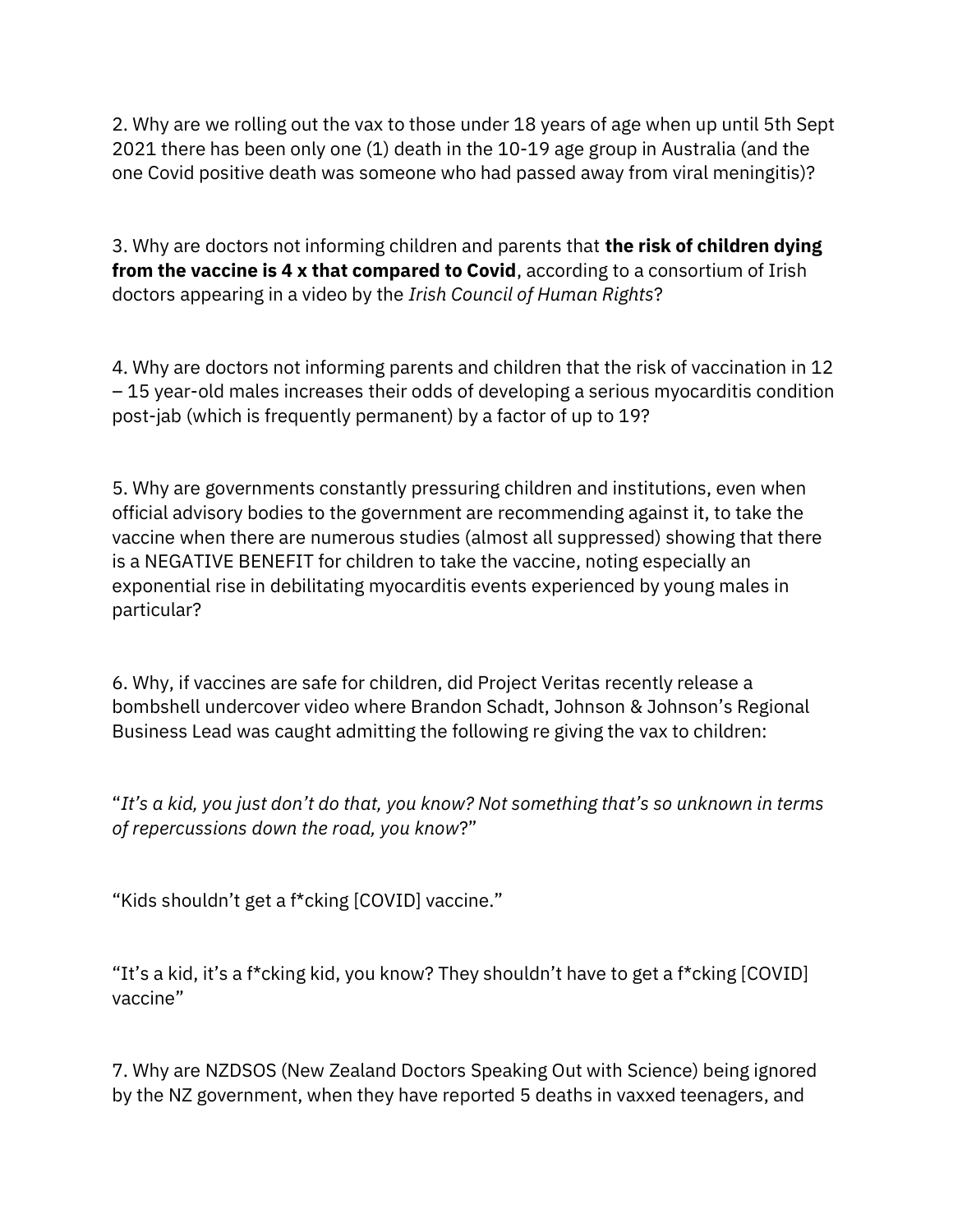why are the NZ authorities not reporting these deaths? And why have gag orders been placed on people associated with all of these deaths, and why are the NZ government effectively covering up these facts?

## 8. Conflicts of interest?

To better understand how the MSM and special interest groups manipulate medical narratives I would highly recommend having a listen to the very insightful TEDx talk video by Sharyl Attkisson called, "Astroturf and manipulation of media messages."

1. Why might there be some concern regarding Prof. Peter Doherty (notwithstanding his positive contributions to the industry) and the Peter Doherty Institute due to the fact that he is in collaboration with Vaccine and Immunisation Research Group/Murdoch Children's Research Institute which has received very significant amounts of funding from vaccine manufacturers GSK, Janssen, Merck, Novavax, Sanofi and Sequiris?

2. Why would we trust Bill Gates, who is renowned for his absolutely appalling safety record regarding vaccine rollout – particularly in India – where the Indian government is suing him for the paralysis of 496,000 children as a result of Gates's vaccines?

3. Why would we trust Bill Gates and his ties with the pharmaceutical industry when for Gates it has been, and always will be, about making unfathomable amounts of money, like the way in which he stated on air that he would make \$ 200-billion from his \$ 10-billion investment in vaccines?

4. Why would we place such emphasis on the advice from Bill Gates – who continues to fund billions into vaccine research, development and promotion – directly or indirectly funding the many institutions that make the policy decisions regarding vaccine rollouts?

5. Why might we believe that any research papers by 'respected' medical institutions or publishers that are partly or entirely funded by the Bill & Melinda Gates' foundation, GAVI and so on would be likely to give positive reviews for products such as Hydroxychloroquine and the like, that compete with vaccines that Gates' is developing?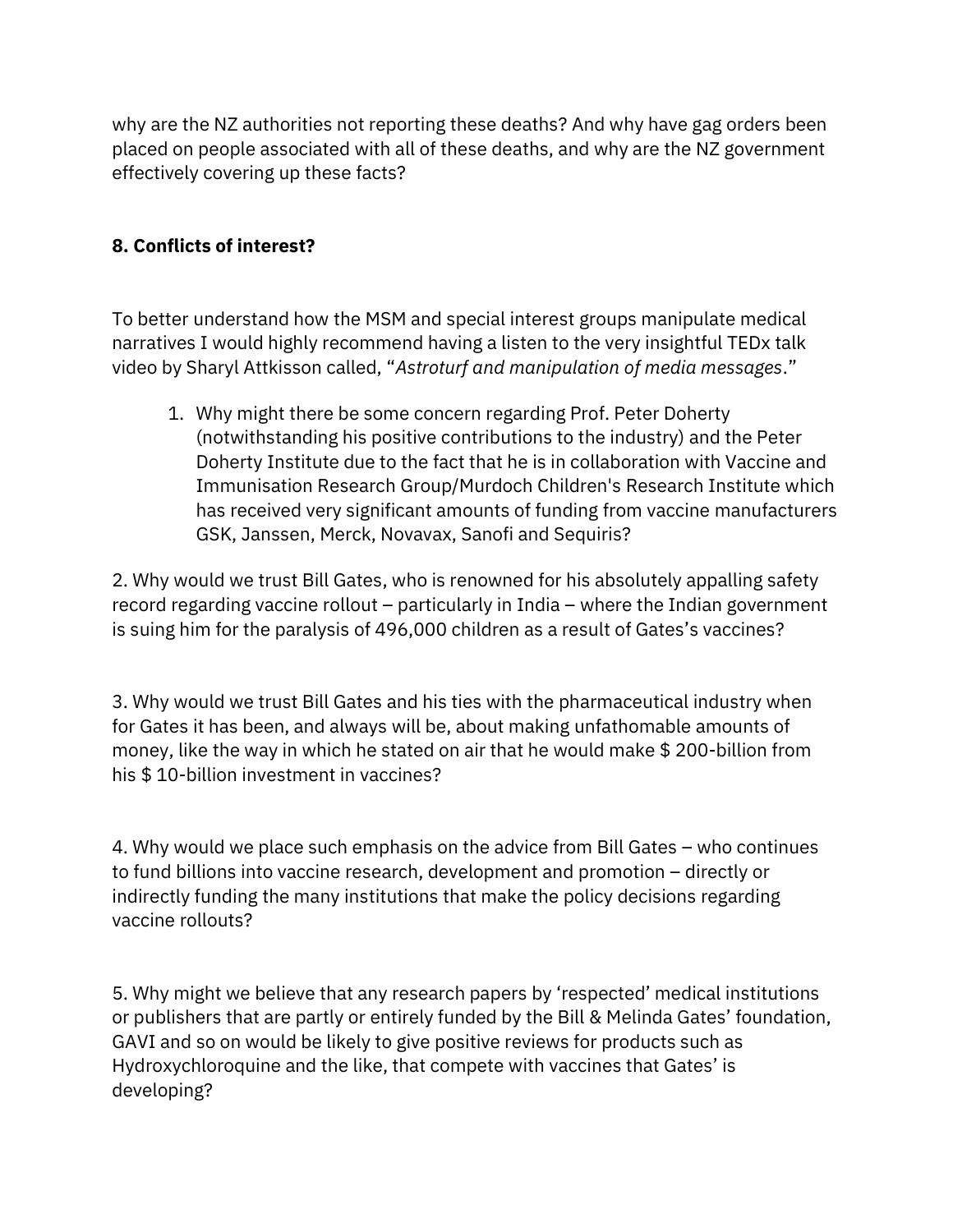6. Why do we permit such blatant and widespread conflicts of interest between the vaccine manufacturers, Bill Gates's foundations, research institutions and many of our UK, Australian and US government leaders, which in a traditional corporate setting would be unthinkable, and which would lead to significant fines and prosecutions?

7. Why is it that Professor Neil Ferguson, epidemiologist with the Imperial College London, who collaborates with WHO and receives funding from the Gates Foundation, has such an influential position in advising the UK government on the effects of national or global disease outbreaks – when almost every single one of his predictions from Swine Flu to Ebola have been over-exaggerated by multiple orders of magnitude?

8. Why is it that many of the technocrats in many countries who are advising the governments and policy makers have direct or indirect financial interests in Big Pharma – where in the US for instance there is an interconnected web between Big Pharma funding, Bill Gates, the NIH, CDC, FDA etc?

9. And why do the authorities not seem to have an issue with the fact that Bill Gates – who is inextricably linked with Big Pharma, is THE BIGGEST donor to the WHO after the US government?

## 9. Big Pharma – Data, Testing and Trust

1. Why should we trust vaccine manufacturers, who have one goal which is to make money (\$ tens of billions every year from the booster shots alone) and who have for the past several decades had complete and absolute prosecutorial immunity against being sued?

2. Why would we trust Big Pharma, given the plethora of past and current lawsuits against them – including a record-breaking \$ 2.3-billion fine for fraud against Pfizer in 2009 – the largest in Pharma history? … only to be outdone by GlaxoSmithKline three years later with a \$ 3-billion fine for fraud allegations and failure to report safety data?

3. Why are vaccinated people not told that vaccine trials indicate that there is a chance that the vaccine can penetrate the endothelial layer and the blood brain barrier causing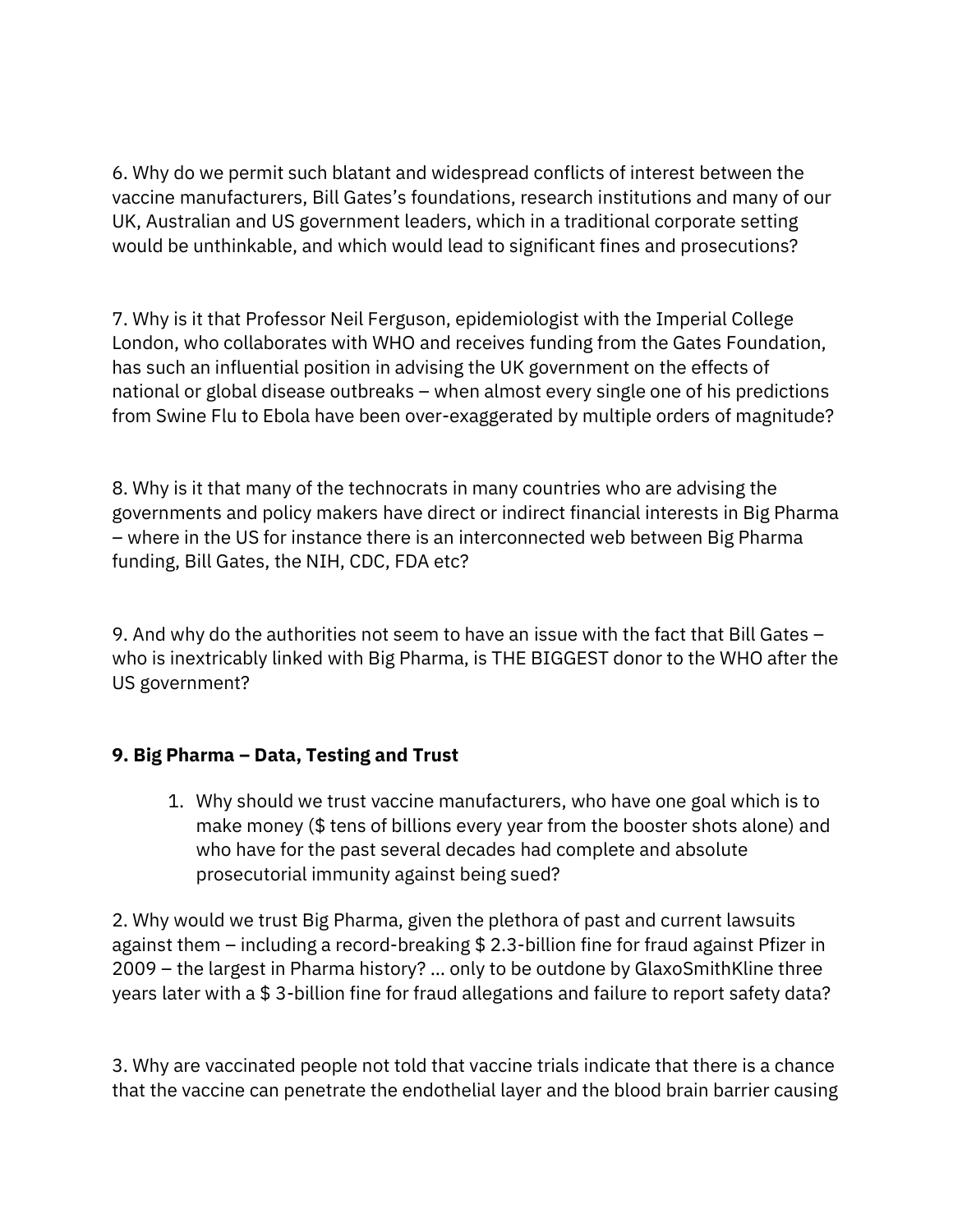neurological damage, and why is there A LACK OF INFORMED CONSENT provided before being vaxxed?

4. Why is it that the four major vaccine companies have denied that graphene oxide is used in their vaccines, yet a very comprehensive study conducted in Sept 2021 unambiguously and categorically showed that the major vaccines DO contain graphene oxide?

5. Why is it that there is no MSM publicity surrounding the findings from the mid-Sept 2021 Corona Committee Conference from 35 groups from across the US, the UK, Austria and Japan that looked at hundreds of samples from three of the vaccine manufacturers, finding sharp metal objects, graphene fragments, and non-biological (inorganic) material - that "have no business being in a vaccine" according to the researchers?

6. Why does there seem to be a media blackout on the fact that a group of lawyers, medical professionals and activists have asked members of the Polish parliament and Senate to organise an urgent investigation into the allegations of numerous whistleblowers who have claimed that Pfizer was performing testing on 6-month-old orphan babies as part of their experiments?

7. Why is there not an outcry over the fact that 2,300 private emails from Dr. Anthony Fauci and various agencies and Big Tech reps (including Mark Zuckerberg) are alleged to reveal that:

Hydroxychloroquine is effective against Covid

Masks are useless against Covid

Fauci was talking to Big Tech about censorship of cures for Covid

Fauci makes a small fortune from the funding, vaccine research and patent ownership from the vaccines.

Covid was man-made in a lab

Fauci's 'gain of function' research funded it, a practice that is illegal in the US because of the significant risks that it poses.

Why are we not being told that taking Covid mRNA vaccines, according to an increasing number of studies (despite the wave of denial to the contrary by Big Pharma) is resulting in an accelerated rate of Antibody Dependent Enhancement (ADE),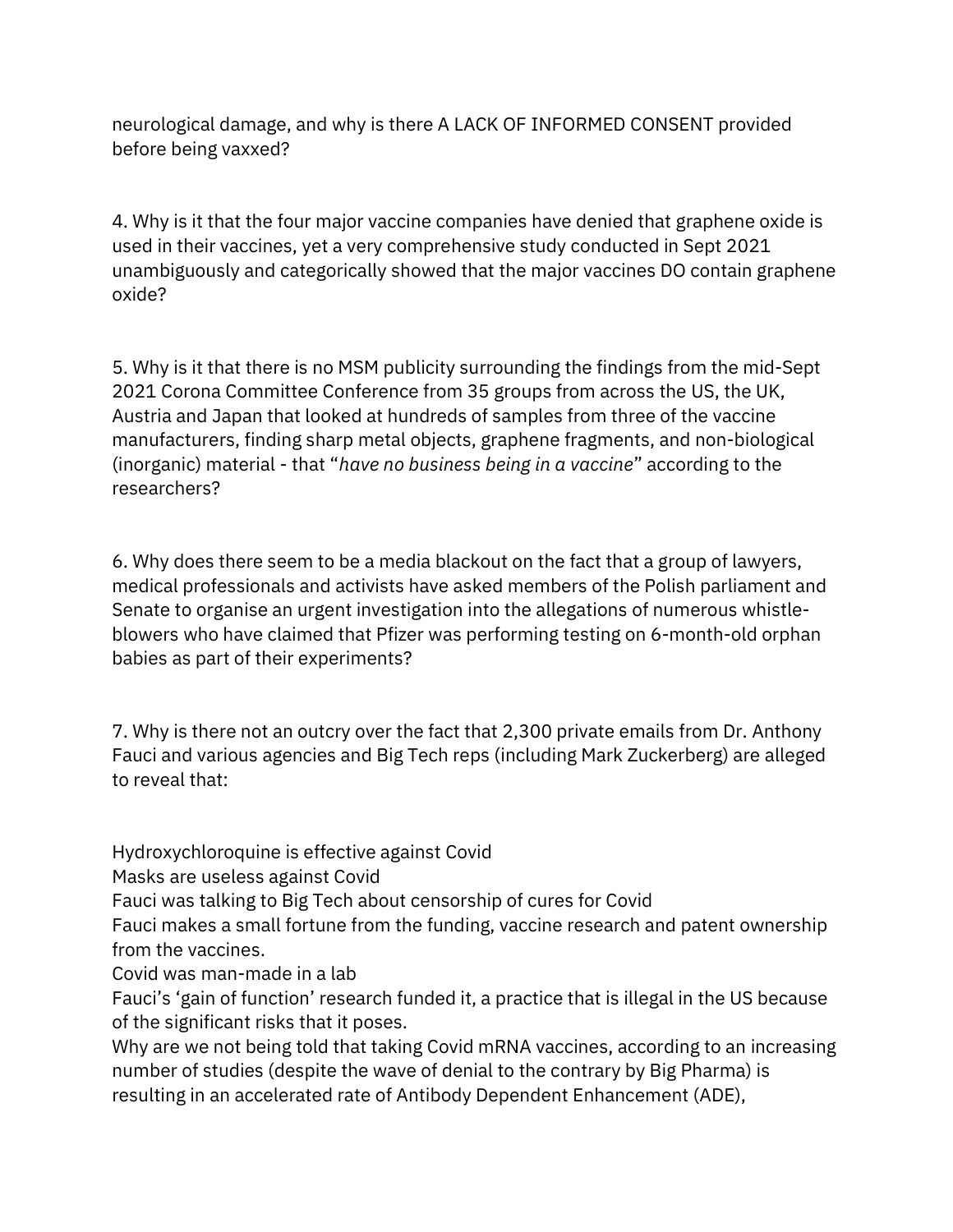INCREASING the likelihood of developing illness from new Covid strains where those vaxxed are showing an increased risk of vaccine failure / covid infections requiring hospitalization?

8. Why were there ZERO studies conducted on the vaccines to show the effect that they would have regarding:-

- Toxicity
- **•** Genotoxicity
- Carcinogenicity
- Auto immune diseases
- Other drugs being taken?

9. Why do documents from Moderna show that in just three months after roll-out, their internal reporting systems part way through the pandemic had recorded a staggering 300,000 adverse reactions to the jab, multiple times the figures contained within the VAERS database?

10. Why did the FDA not address the manipulations and violations from Pfizer regarding the protocol surrounding the testing of children after it submitted its review prior to approval, according to Dr. Yaffa Shir-Raz, a risk-communication researcher and a teaching fellow in the University of Haifa, Israel?

(She reported that the conventional Phase 3 part of the trial that normally lasts between 1 to 4-years was completed in only 30-days; and at least four of the children in the study [a significantly high number at 0.4%] suffered from serious adverse events – that is, events in which at least one criterion was met: caused death, is lifethreatening, requires hospitalization or prolongation of existing hospitalization, results in persistent disability/incapacity, a congenital anomaly/birth defect?)

## 10. Ivermectin - the herd of elephants in the room

1. Why is there widespread negative publicity by the authorities stating that Ivermectin is ineffective, unsafe, unproven, without peer reviewed studies in the fight against Covid, when in fact: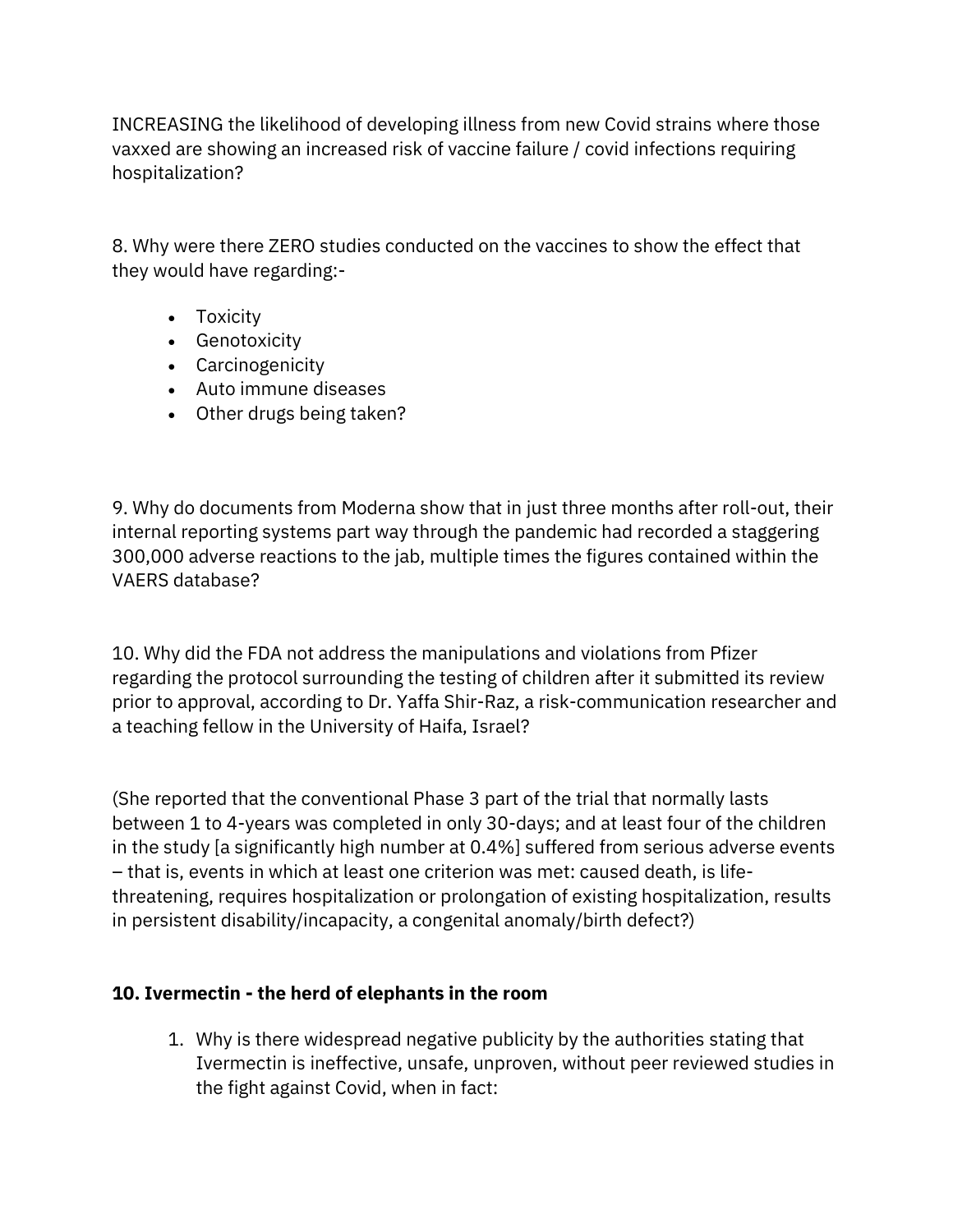- There have been at least 42 peer reviewed studies on Ivermectin
- It is as safe or safer than paracetamol
- It has won a Nobel Prize
- It has seen 3.7-billion doses administered worldwide
- It has been used very extensively and successfully in the fight against Covid in India, El Salvador, and around 30 other countries?
- It has been shown to reduce mortality anywhere between 65 % to 85% in the majority of studies, depending principally on how soon it is administered to Covid patients?

2. Why have we not been told that the countries in Africa that have been using Ivermectin have 7 x less morbidity and 8 x less mortality from Covid compared to nations that do not?

3. Why, if vaccines are effective, is it the case that the countries that are highly vaccinated like Israel (who experienced a surge in cases upon the rollout of the third [booster] shot) have multiple times the cases of Covid compared to Uttar Pradesh's province of 241-million inhabitants that used Ivermectin along with some other inexpensive drugs in a widespread program that resulted in complete eradication of Covid in most of its regions?

4. Why have we constantly been told that Ivermectin is ineffective against Covid (where 'evidence' that cites poorly conducted, non-peer reviewed studies is used) when the amount of evidence – peer reviewed and otherwise to the contrary is simply overwhelmingly without equal?

(For evidence regarding why Ivermectin works there is a paper by a retired Australian doctor called Dr. Robyn Stephenson called "It is Dangerous to Suggest that Early Treatment for Covid-19 is Unsafe"published by The Canberra Declaration who spent 6 months performing research into Covid, citing 119 sources, on all things Covid. In my opinion this is literally in the top 0.1% of best research papers that I have come across on any topic).

5. Why, if Ivermectin is as effective in the fight against Covid as the abundant amount of (non-Big-Pharma linked) research suggests, have the TGA banned it? And why does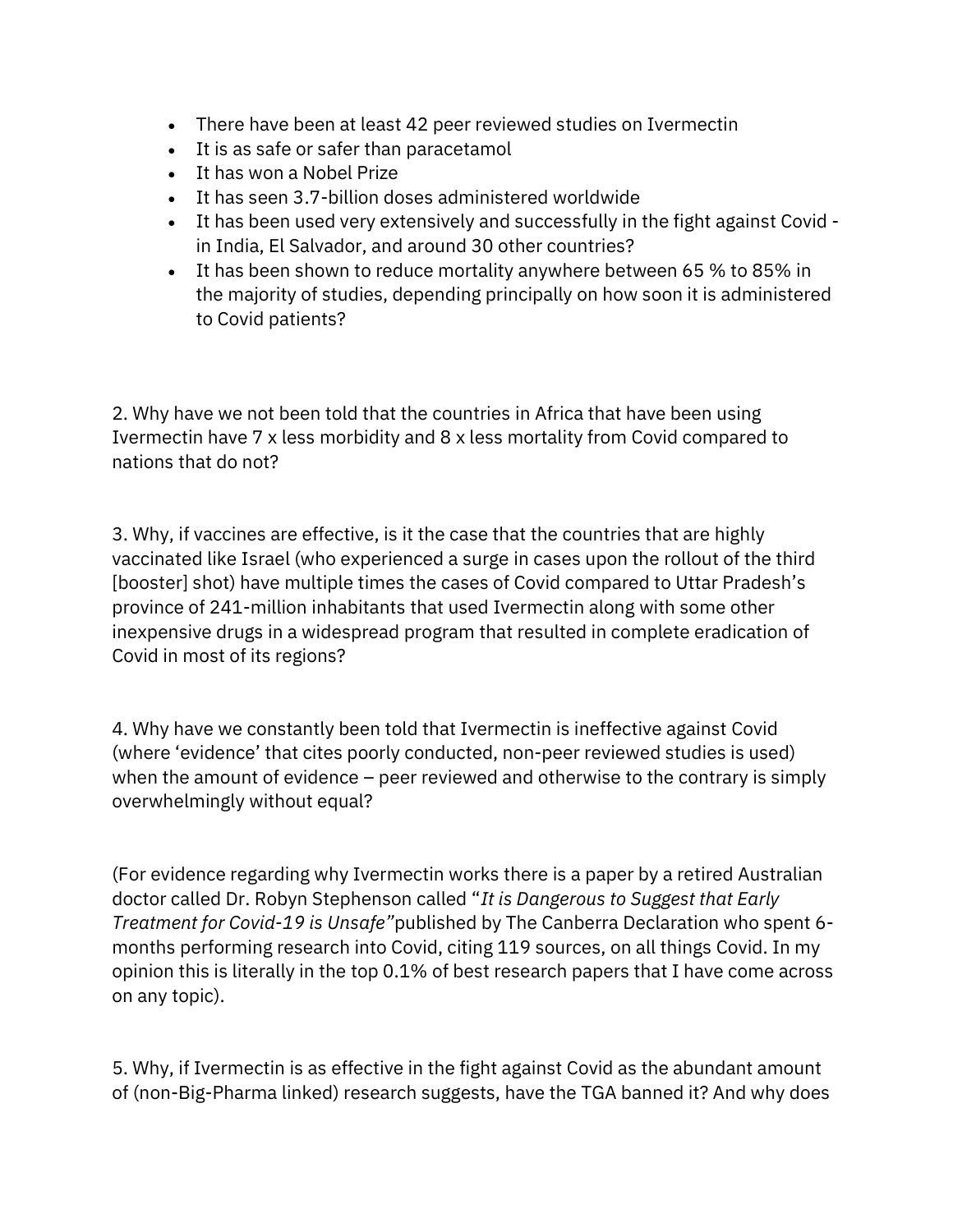the TGA both investigate, deregister and fine doctors with a risk of imprisonment if they prescribe Ivermectin to patients within Australia?

6. Why did the head of Merck, Sharpe & Dorne – the inventor of Ivermectin, advise against Ivermectin's use in the treatment of Covid via this very inexpensive off-patent drug, (just before landing a \$ 1.2-billion government contract for the supply of an expensive drug used to fight Covid)?

7. Why was it that as soon as Ivermectin was being touted as a cure for Covid, more than 200 scientific studies appeared [many with Big Pharma linked funding] warning us of its dangers and lambasting those who were being hospitalised for taking the horseworming versions [despite having no evidence from either hospitals or people that this was happening])?

8. Why was it not publicised by the MSM that the Indian Bar Association is suing Dr. Soumya Swaminathan, chief scientist of the WHO, for supposedly deliberately ignoring and suppressing the FLCCC and the BIRD Panel's data regarding the effectiveness of the drug Ivermectin, with an intent to dissuade the people of India from using Ivermectin?

9. Why is it, if Ivermectin is unsafe and ineffective against Covid, is it being given to select (vaxxed) Covid patients in some Australian hospitals?

10. Why is it that the Australian government has banned Ivermectin when the evidence relating to its safe and effective use against Covid is breathtaking, covering the following types of studies and trials – which almost all show moderate to significant efficacy in the fight against Covid

- 1. Randomized Clinical Studies
- 2. Observational Clinical Studies
- 3. Epidemiologic Studies
- 4. In-vitro studies
- 5. In vivo studies
- 6. In-silico studies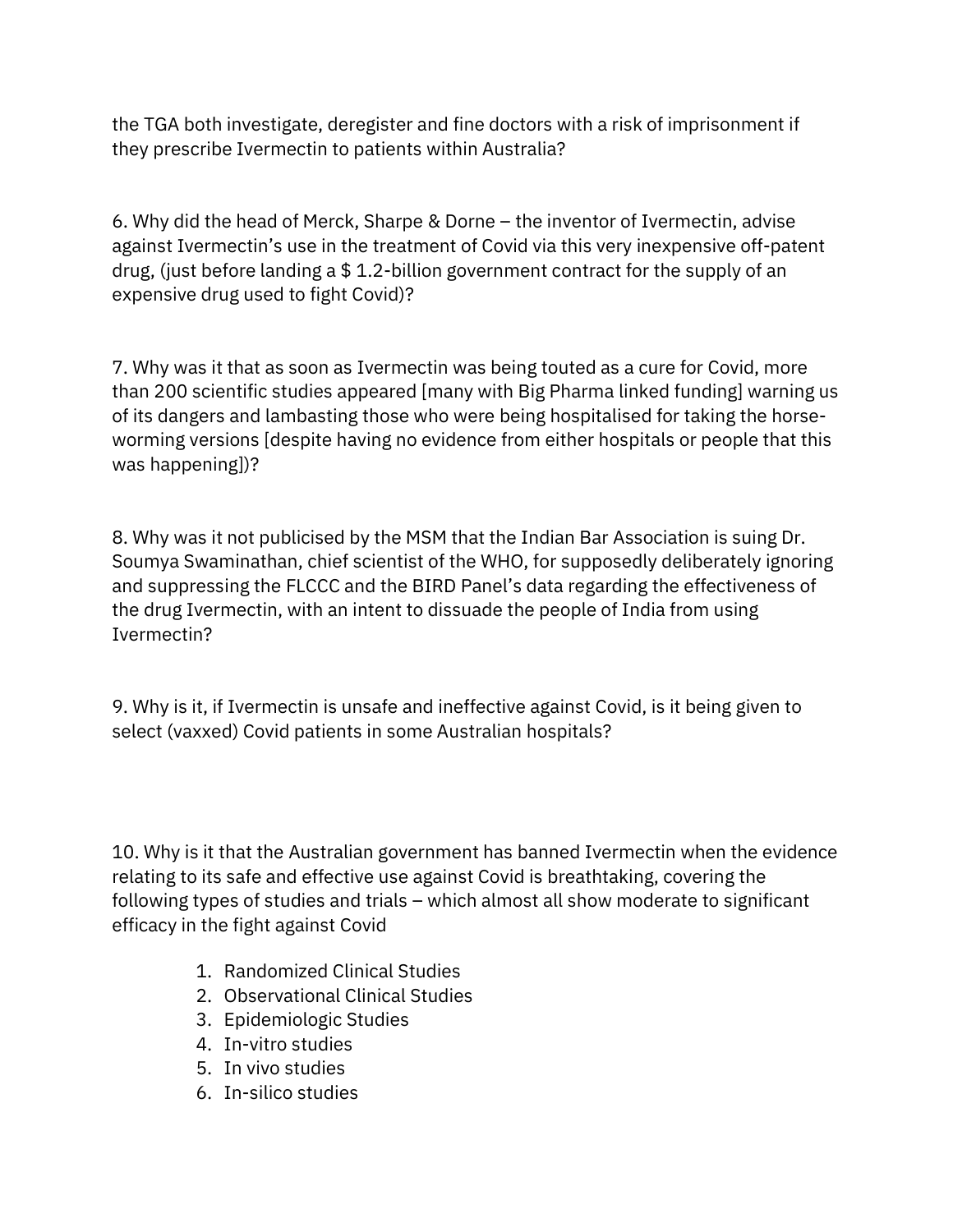- 7. Clinical, Pharmacologic observations / experience
- 8. Observational control trials
- 9. Meta analysis of randomised control trials
- 10.Observational and randomised trials?

11. Why do the Western nations of the world in particular take no notice of the fact that Uttar Pradesh in India has practically eradicated Covid whilst by comparison the Indian state of Kadesh who are not using Ivermectin has a Covid case rate of more than 1000 x that of Uttar Pradesh?

## 11. Government Policy and politics

1. Why is it that members of a growing number of countries, including Poland (a previously Communist country) are protesting against the claimed overreaches of the Police in Victoria against protestors (notwithstanding the fact that some protesters were doing the wrong thing), outside the Australian Embassy in Warsaw, Poland, prompting the following statements:

"The whole world sees what is happening in Australia. Australia has contracted Covid madness.

"This is how totalitarianism is born, these are not conspiracy theories."?

2. Why does there seem to be almost no concern nor criticism by the MSM and politicians in Australia regarding the draconian treatment of protesters in Victoria in particular who were shot in the back with rubber bullets while running away from Police, whilst others have been slammed head-first into the ground, encouraged by commanders who look forward to "cracking some skulls?"

3. Why is it that the governments of many countries, Australia in particular, are mandating severe, draconian lockdowns – that have been condemned for quite some time now by the WHO for leading to significant deprivations to both people's and nation's health and wellbeing?

4. Why is Australia focused on going down the lockdown route whenever there are numerous studies showing that lockdowns don't work, including significant examples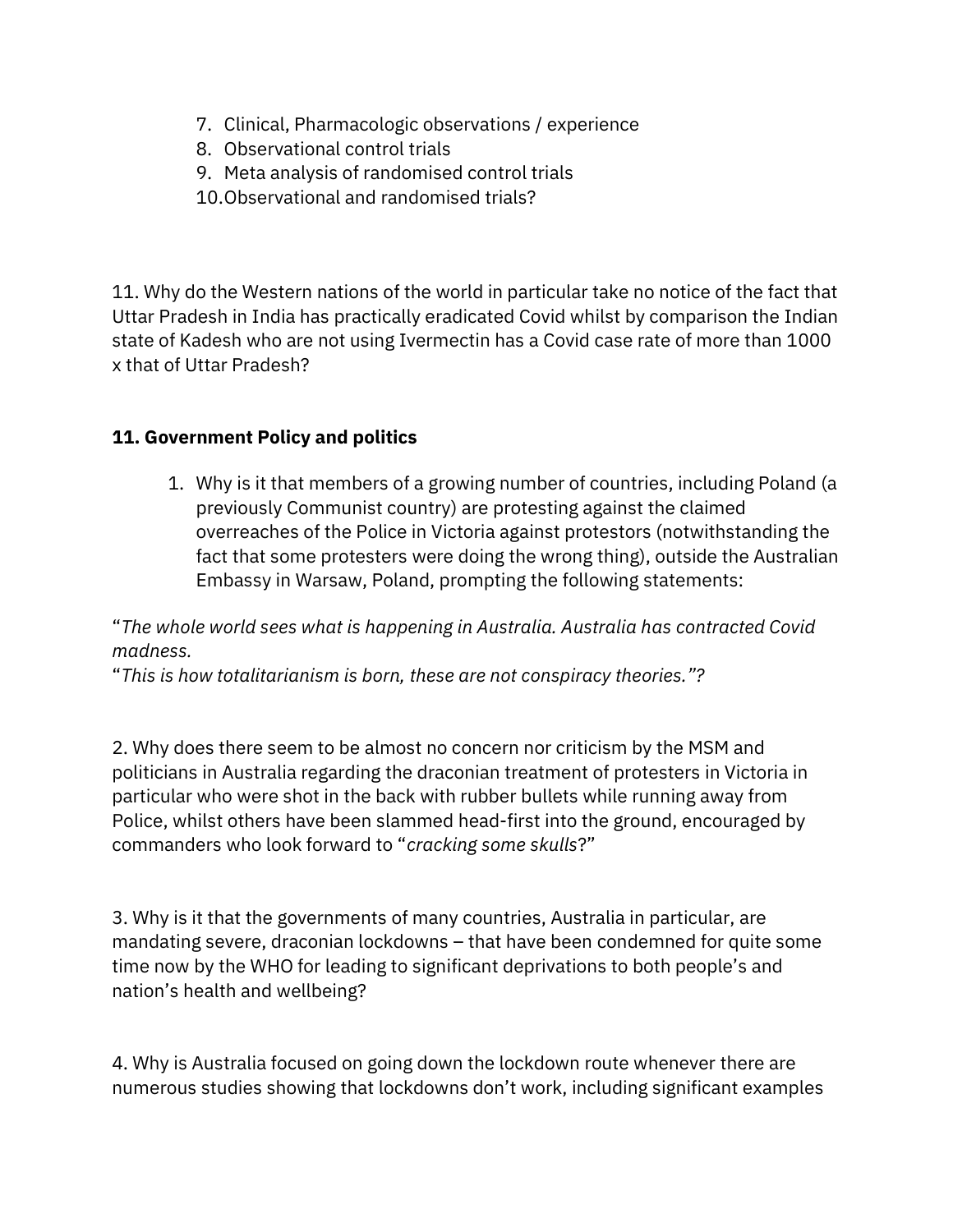like Sweden which was infamous within Europe for having almost no lockdown, instead keeping schools, businesses and their economy open?

5. Why do the politicians in Australia and in NZ (who locked down the whole of the South Island despite having ZERO Covid cases, decimating the tourism industry in the process) choose to lock down their regions, despite the evidence from states like North Dakota and South Dakota that experienced near identical Covid statistics despite one state opening up and one state remaining locked down?

6. Why is it that governments mandate lockdowns to specific employment sectors (forcing many vaccine-hesitant people to lose their jobs and livelihoods in the process) whilst refusing to mandate vaccinations for themselves at both state and federal levels?

7. Why is it that many hundreds of thousands of frontline nurses and doctors around the world who worked extra shifts, around the clock with claustrophobic, ill-fitting, physically bruising PPE during the worst of the pandemic are being rewarded by their governments with the loss of their job for not taking the jab, in turn straining health systems?

8. Why are governments mandating vaccines for those who have recovered from Covid when the real-life data is increasingly showing us that taking the vaccine for this naturally immune group of people actually INCREASES the chance of catching Covid?

9. Why are we quarantining the healthy in the midst of this 'pandemic', causing immunological experts to be horrified, when this has NEVER been done during viral outbreaks or pandemics where historically only the sick have ever been quarantined?

10. Why are many states and countries mandating jabs for people who have already recovered from Covid, when the data shows us that covid-recovered persons are 13 x less likely than vaxxed persons to develop Covid, and are at almost zero risk of serious injury or death post-Covid recovery?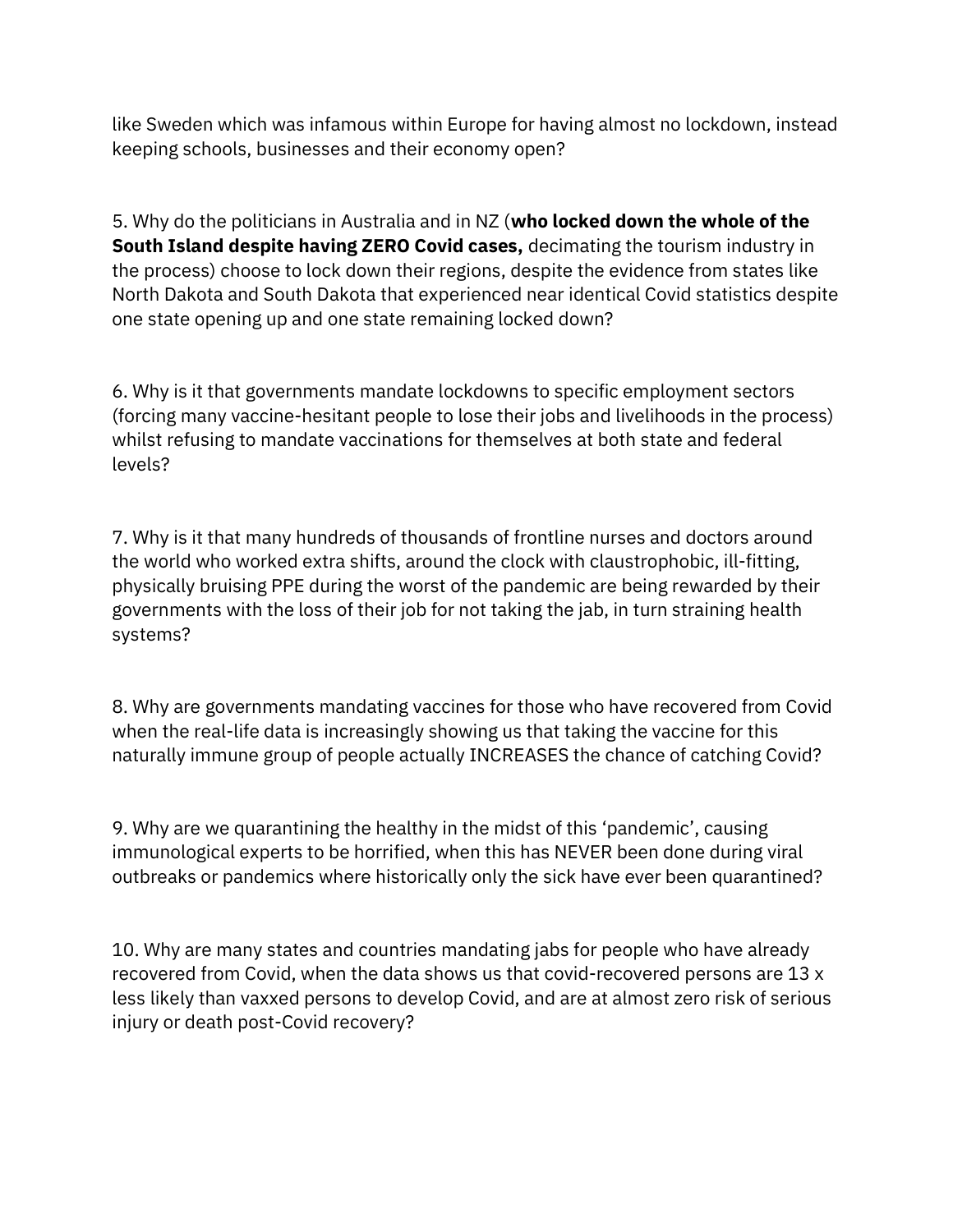And why are we mandating the vaccination of Covid-recovered persons when Pfizer scientists were filmed undercover admitting that natural antibodies are better than the vaccinations in the protection against Covid?

11. Why has the government of Australia continued with their current severe lockdown policies, at a cost of approximately \$200-million for each death to date, plus immeasurable additional costs regarding social, mental, physical, community and economic aspects that will be experienced for many years to come?

12. Why does the Australian government seem to be indifferent to the fact that an increasing number of US politicians are calling out Australia on its blatant human rights violations, in Victoria at least - being administered under the guide of paradoxically 'keeping people safe' during the longest locked down city in the world?

And why are some US representatives almost unthinkably calling for Australian boycotts as a result of the human rights violations experienced within Australia which have ignominiously resulted in them labelling Australia "Apartheid Australia: Hell on earth."?

13. Why has AHPRA silenced health practitioners from raising concerns about what they call the experimental gene therapy (called Covid-19 vaccine); and why has AHPRA dismissed some seasoned health practitioners and threatened others with fines for raising genuine concerns that have been counter to AHPRA's prescribed narrative?

14. Why is it, given that Covid ranks well outside the top-20 causes of death and that the \$ 300-billion (and growing) cost, merits state governments implementing the harshest lockdowns in the world and shutting down significant aspects of the economy?

15. Why is it that Australians who have emigrated from Communist / Marxist countries seem to be the first to claim that Australia has become fascist in our governmental approach, making many comparisons to Germany in 1937?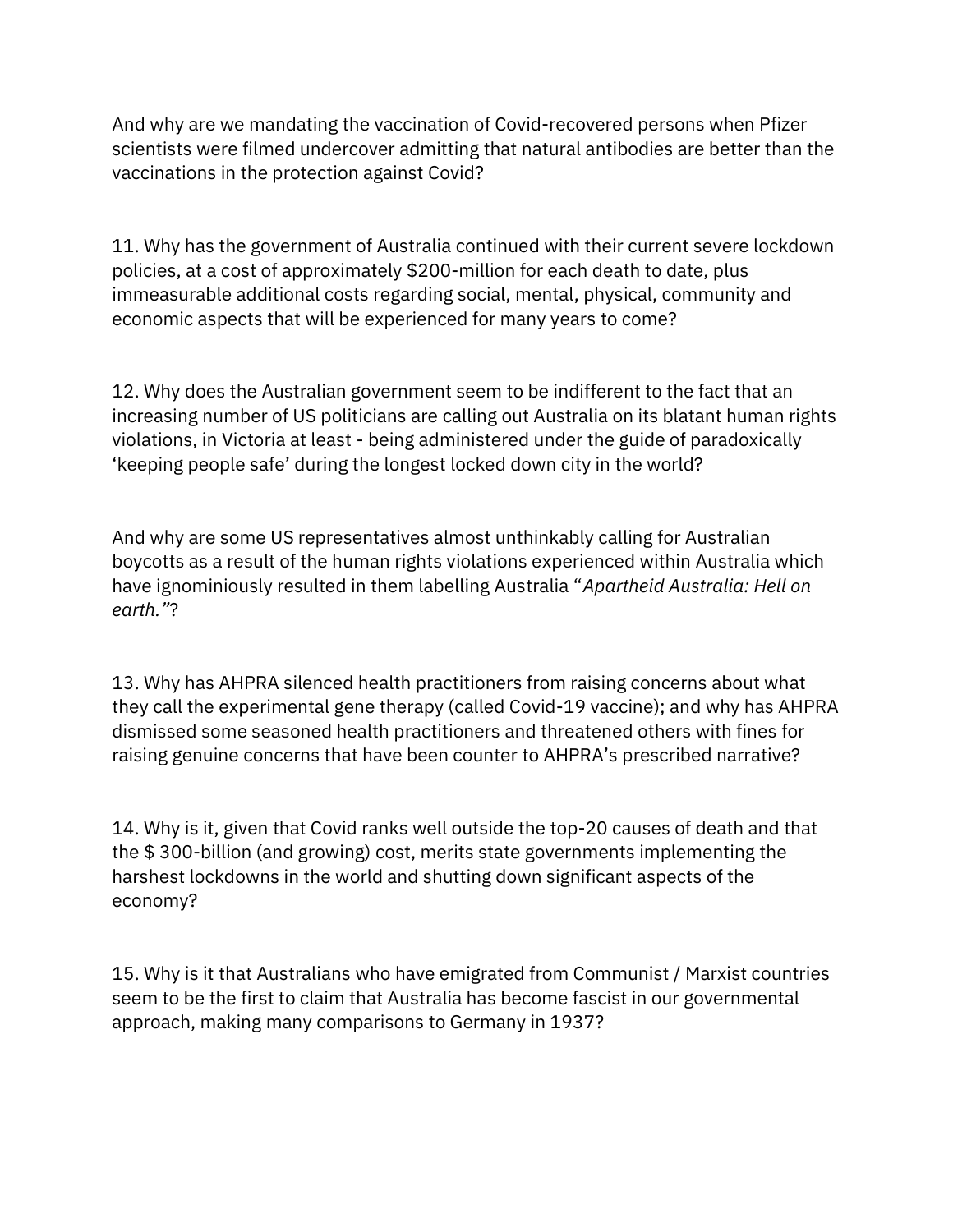16. Why would we trust Dr. Fauci with one of the most influential positions within America at this time, as he assists in formulating pandemic response policy, given that he is infamously on the record for constantly contradicting his own advice on numerous occasions?

17. Why has there not been calls for a major investigation into the claim by the SALK Institute in San Diego – the premier global research institute on vaccines, that the spike proteins in the mRNA vaccines were found to be pathogenic during testing? The institute claimed that THE VACCINES ARE CAUSING THE DISEASE, and that they damage cells and cause vascular disease even without a virus, a claim that is being espoused by a growing number of immunologists and epidemiologists?

18. Why is it that there has been an almost complete media blackout regarding multiple, recent courts cases against the government-mandated lockdowns, unfair dismissals regarding the jab, and alleged multiple breaches of human rights abuses – such as the claim by G&B Lawyers that a total of 13 individual rights and freedoms are being infringed by NSW public health orders?

19. Why are few people aware that Jack Ma (China's richest man) and TikTok (the Beijing-owned social media site) were each reported to having donated over \$ 3 million AUD to Melbourne's Doherty Institute vaccine research – the body that the government relies upon for clinical, research and public health advice within Australia regarding the COVID-19 response?

20. Why does the government data relating to the number of injuries and deaths keep moving up and down on the Australian TGA website, along with categories being changed; and why on the US VAERS website did independent analysts report the deletion of some 150,000 adverse reaction records thereby reducing the number of vaxxed injuries along with countless other examples of specific VAERS case numbers being altered?

21. Why is it the case that in the recent 8-hour review panel before the FDA a group of scientific researchers claimed that, based upon the VAERS data, for every life that the vaccine saved from Covid it killed two people, or up to five people killed for every life saved based upon other data; and why did the CDC go ahead and approve the vaccine after this anyway?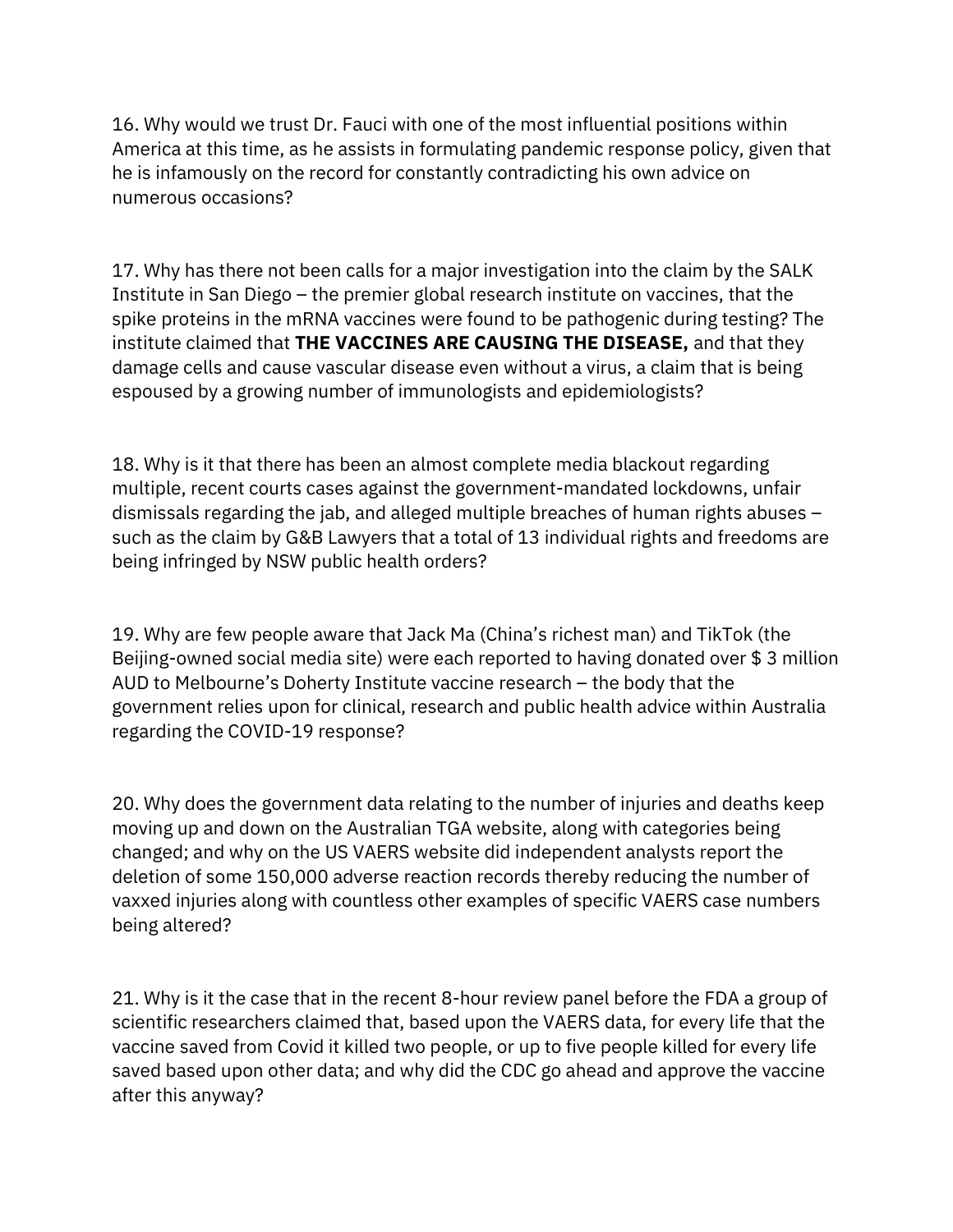22. Why is it not well known that in cities such as Melbourne The Rockefeller Foundation (linked directly to Big Pharma) and the United Nations have multiple networks in place that deal directly with city Mayors and leaders of LG municipalities, that bypass red tape and constitutional governance at state or national levels, enabling the deployment of overseas troops in emergency situations – as is allegedly the case in Australia during the Covid crisis?

## 12. Other

- 1. Why did the CDC change its definition of Covid reporting guidelines just prior to the pandemic, resulting in 16.7 x higher number of deaths than there would have been under the previous reporting guidelines?
- 2. Why is Remdesivir being prescribed by AHPRA in Australia and by the FDA in the US as part of the recommended treatment protocol whenever a previous trial with Remdesivir saw it kill so many people that it was withdrawn from the trial?

3. And again, why is it being prescribed when in June 2020 a trial was published involving 61 patients with Covid-19 who were given a 10-day course of Remdesivir that ultimately resulted in 23% of them suffering serious adverse events - most commonly serious multiple-organ-dysfunction syndrome, septic shock, acute kidney injury, and hypotension?

4. Why, if the vax is so safe, are a significant number of people, most of whom are well informed from a wide variety of sources, not taking it (including the largest group of vaccine-informed groups being those with PhDs), instead choosing to imperil their livelihood, careers, and even reputations?

5. Why are we not informed that there is a reduction in the capability of the immune system against other types of diseases with each successive jab that is taken, making the body more susceptible to picking up other infections?

6. Why has virtually no mention been made of the fact that within the European database of 420-million people there is an unparalleled level of detail showing that the total deaths during the Covid wave in 2020 coincided almost identically with the flu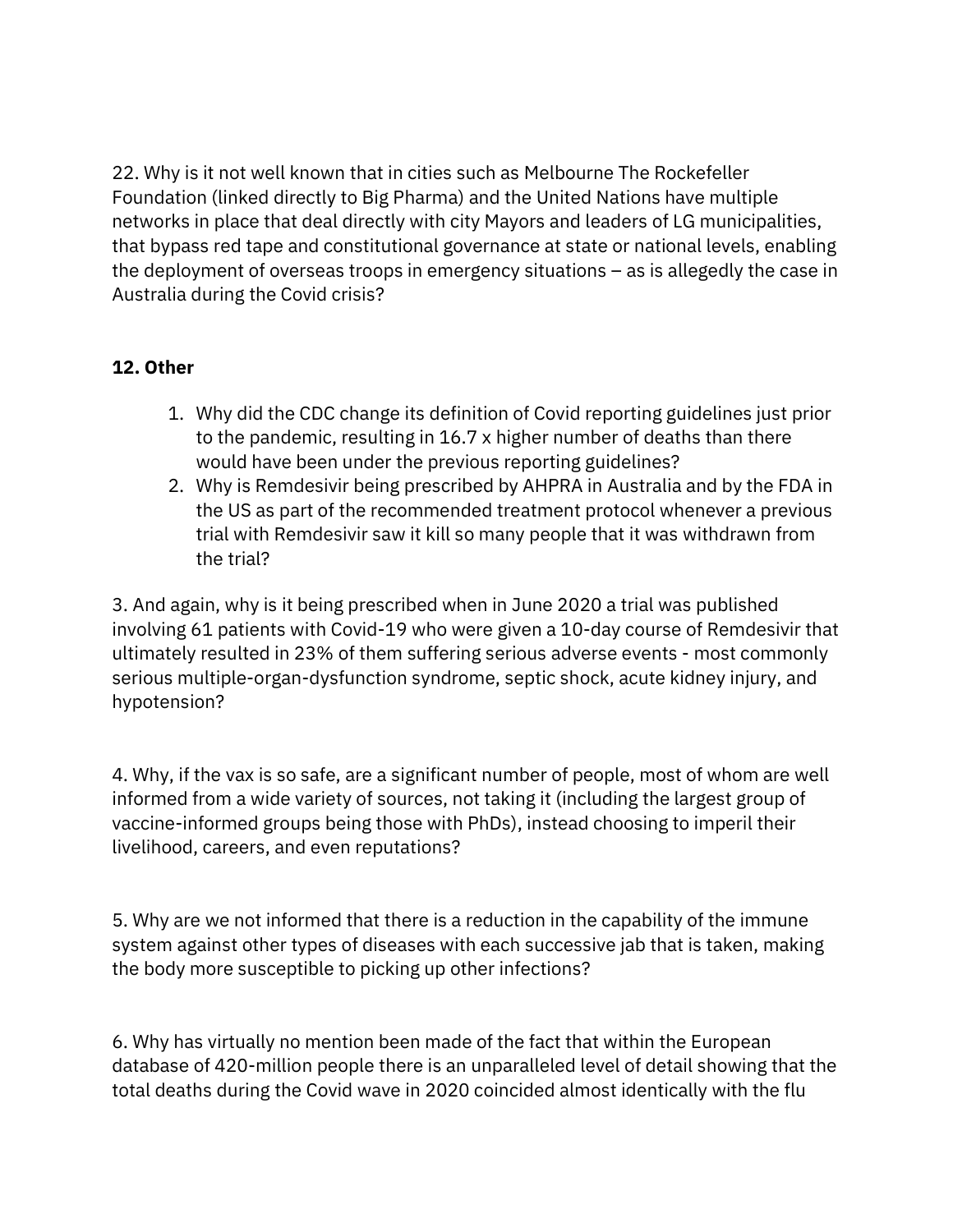season of 2017/2018 and that the total deaths during the Covid 2020 wave were practically identical to long term total deaths trendlines in Europe for prior years?

7. Why, if vaccines are safe, did Project Veritas release in their undercover expose of a Johnson & Johnson scientist called Justin Durrant who said, "Don't get the Johnson & Johnson [COVID vaccine], I didn't tell you though."

8. Why do we not believe that there could be a possibility that the \$36,000 offered to US hospitals for Covid deaths could be an incentive for them to record deaths as Covid when they might not be, resulting in an inflation of the actual numbers?

9. Why is it that if the vaccines are safe, that in just my personal orbit of acquaintances and their acquaintances in Australia we can together list 10-people who we know personally between us who have died within a month, most within days, of taking either the first or second vax – as follows:

- A good friend of mine and her friend know of **three deaths**  $-$  all dead within several days of taking the vax, no co-morbidities: i) A healthy mother in her 50's, ii) a 51 year-old mother, healthy – literally dropped dead in a work meeting in front of her distressed colleagues, iii) a fit 71 year old man who started bleeding from multiple places over his body. Dead several days later.
- Another close friend of mine was furnished with information regarding four deaths from a close friend and trusted source in a NSW country town, all within days of taking the vax.
- An ambulance officer on the front line (now out of work for not taking the vax) knows of three deaths - one of whom was a very fit 44 year-old medical professional (whose name I know but will not disclose for purposes of anonymity), dead within days of taking the jab?

(Based upon my discussions with these sources it is most unlikely that most, if any, of these deaths will be recorded on the official TGA website as vaccine related deaths? We suspect this since this is what many dozens of whistle-blowers in the US and Australia are telling us).

10. Why is it that if the vaccines are safe that a study claims that 12% of people in the US know of someone who has died after taking the vaccine?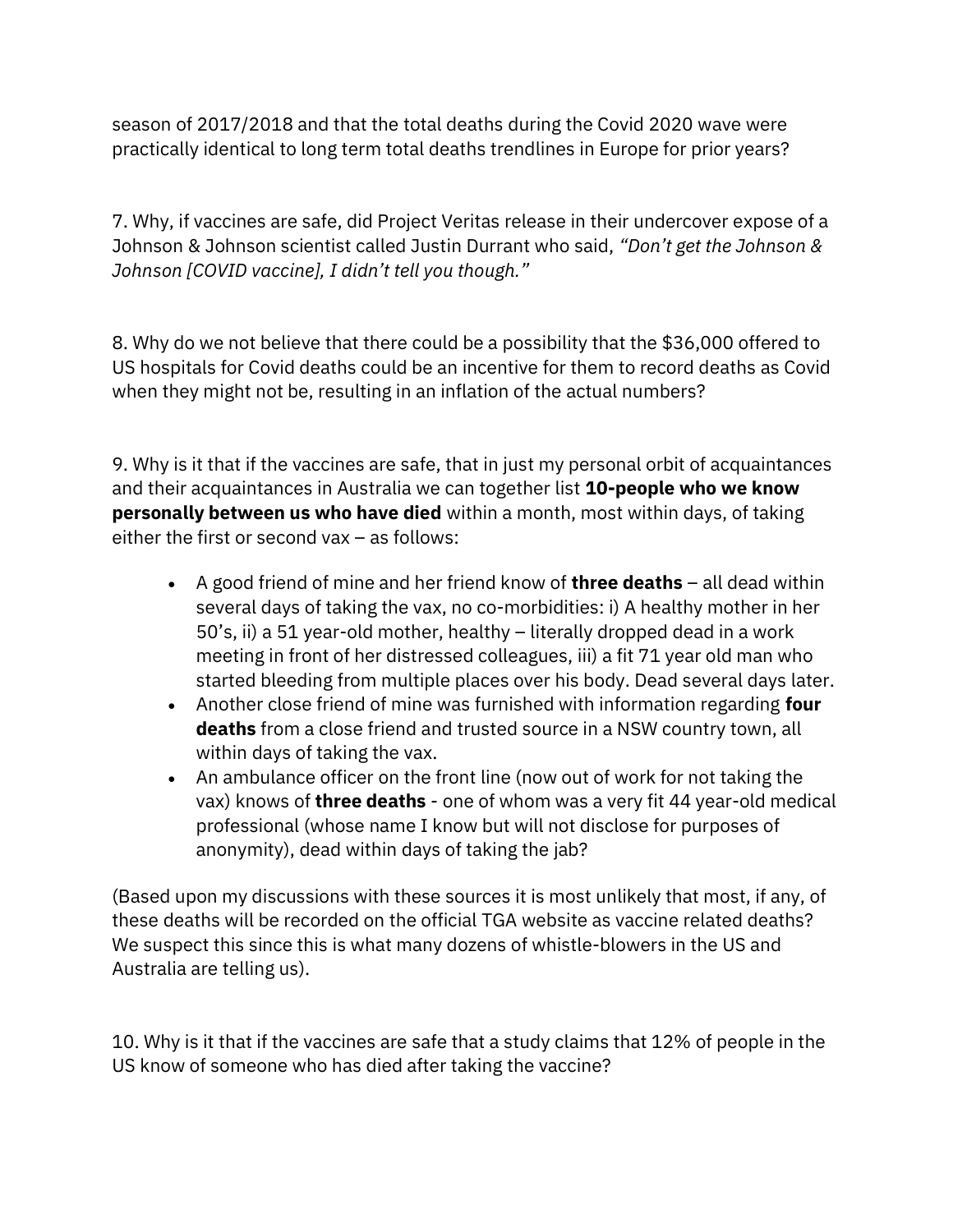11. Why are there countless deaths recorded as Covid deaths whenever they have nothing at all to do with Covid, aside from the fact that they died WITH Covid; for example, media headlines such as these have been reported "Man who died after falling from a 10-foot ladder was actually killed by Covid:doctors", or "Man dies from Covid after being shot dead."?

12. Why is there not greater consideration being given to the wellbeing of teenagers who are self-harming at record rates, with at least 40 teenagers rushed to hospital in New South Wales for self-harm every day, exacerbated by the lockdown restrictions, with various states in Australia beating previous helpline call records?

13. Why does the ex-Premier of NSW, Gladys Berejiklian, and other politicians consistently mention phrases like "I certainly wouldn't want to be in the same room as an unvaccinated person," if the vaccines are meant to provide protection against Covid?

14. Why is it that the Red Cross in the US has recently announced that it is not accepting plasma donated from vaccinated people (although it is still accepting blood)?

15. Why is it that, according to PANDA (Pandemic Data and Analytics) when we stop to reflect on things at this point in time regarding all things Covid that it would appear that ALMOST ALL of the policies in many countries regarding their pandemic response are the exact OPPOSITE of what might be considered rational in the bid to save lives?

## 13. Wrap up

I fully appreciate that much of the information in this document will probably be new, given that it will COMPLETELY CONTRADICT the mainstream media, government policies and so-called expert advisory bodies.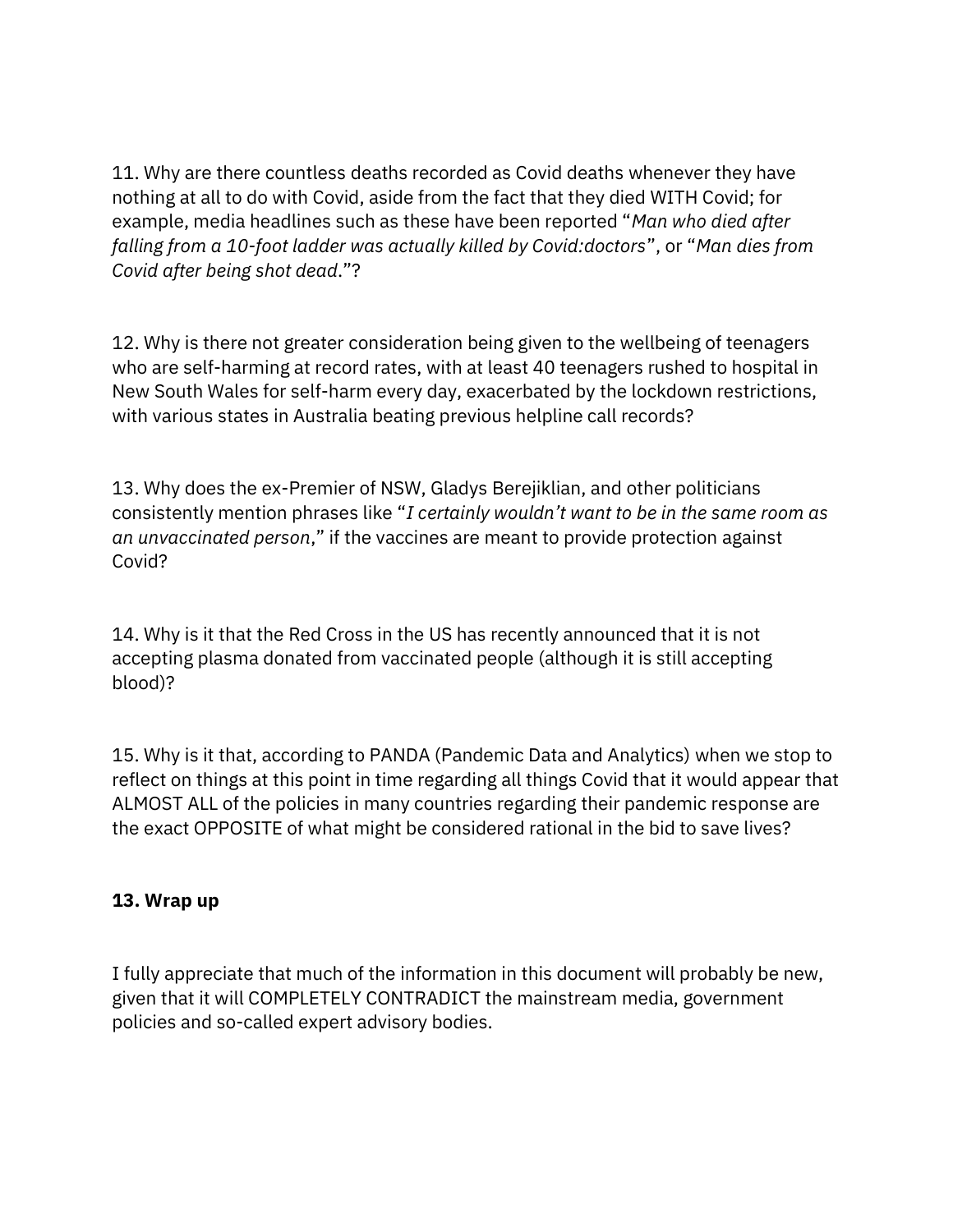All that I would ask you to do is to perhaps stand back and do your best to look at the data/evidence by somehow finding independent sources and make your mind up from there.

I will end by asking three questions:

- 1. Should we trust governments to 'just do their job' in terms of making and enforcing their Covid-related orders without question because they know best?
- 2. Or is there something more that we should be doing to shout this message from the rooftops, if indeed we believe that we have a crisis on our hands?
- 3. And if so, what might each of us personally do?

I'd like to give the penultimate opportunity to 'speak' to Prof. Vernon Coleman, an international bestselling author and retired medical doctor. He is an acknowledged expert on drug and vaccine adverse events. He is not one to exaggerate; his predictions regarding the evolution of the Covid crisis have so far come to pass with chilling accuracy. In a prior video he literally broke down in uncontrollable sobs at one point when he reflected upon the path that humanity was embarking on in terms of the global vaccine rollout at a breakneck pace:

Given that today is a significant milestone birthday for me (the Big  $\frac{1}{2}$ -Century) I'd like to perhaps indulge in a little humour given the darkness of this topic by giving the last word to Little Suzie, a made-up character of sorts, who with a broad smile on her face holds a TV screen in one hand that she has smashed with a hammer in her other hand, with the following caption: "And just like that ... little Suzie cured the worst virus of all."

## 14. Critical Information Sources – please watch if you can

There are many hundreds of high-quality information pieces that I could list here – none of which you will find in the MSM or amongst government sources.

But if you've managed to make it this far – well done and thank you. I appreciate that this will not have been a light and easy read.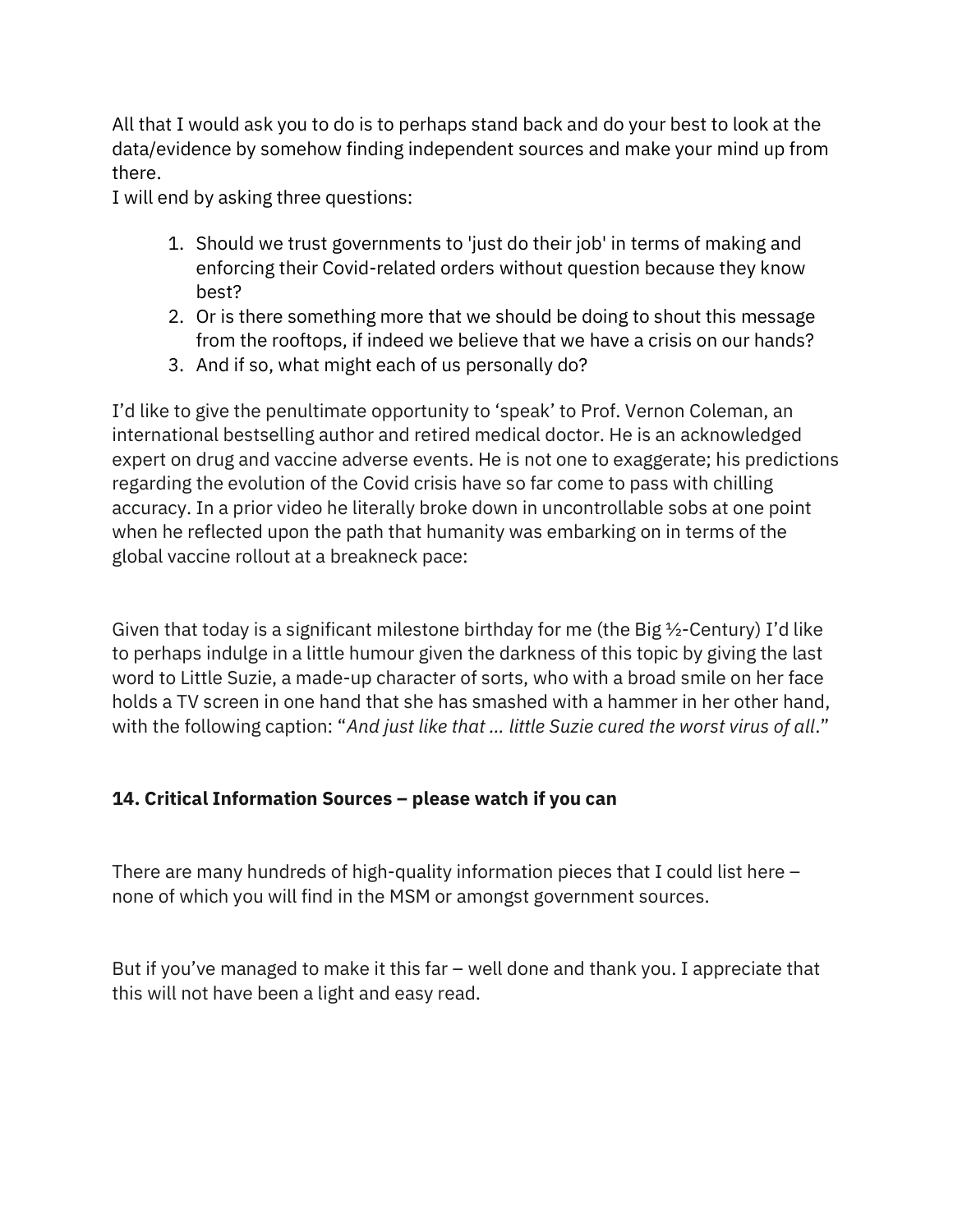However, if you could spare the time I would very highly recommend listening to these videos or transcripts – perhaps even just the shorter ones, which will help to fill in many of the gaps that I have not been able to complete in the space available here.

Note that search engines like Google will typically sensor anything that questions the use of vaccines and YouTube have publicly admitted that they will remove any content that speaks out against vaccination, so you might for example have to do some digging in the ether for the required information by using a web browser such as DuckDuckGo. And of course if you search for these articles, below, you will quite likely be met with the all-knowing Fact-checkers (many of which have direct or indirect ties into Big-Pharma) that will claim to debunk some of these videos).

1. Project Veritas Undercover cameras with Pfizer corporation. 10-minute YouTube video plus various alternative news articles where Pfizer Scientists claim that natural [COVID] Antibodies Are Better Than The [Pfizer] Vaccination.

2. How Rockefeller Founded Big Pharma And Waged War On Natural Cures. 3 minutes, very insightful

3. Microscopic examination of vaccines by Dr. Carrie Madej on Stew Peters show on **Rumble.** 16-minutes; both surreal and disturbing.

(I will admit that I have not had an opportunity to examine this in detail; however, others have seen similar things under the microscope, so I think this is probably genuine, although I hope that it is not).

4. 2030 unmasked documentary: 2-hours long, EXCEPTIONALLY INSIGHTFUL, pulling back the curtains into the worlds that are purposely kept from us.

To save a little time you could perhaps skip the first 20-minutes and the last 5 minutes. Can be played at double speed.